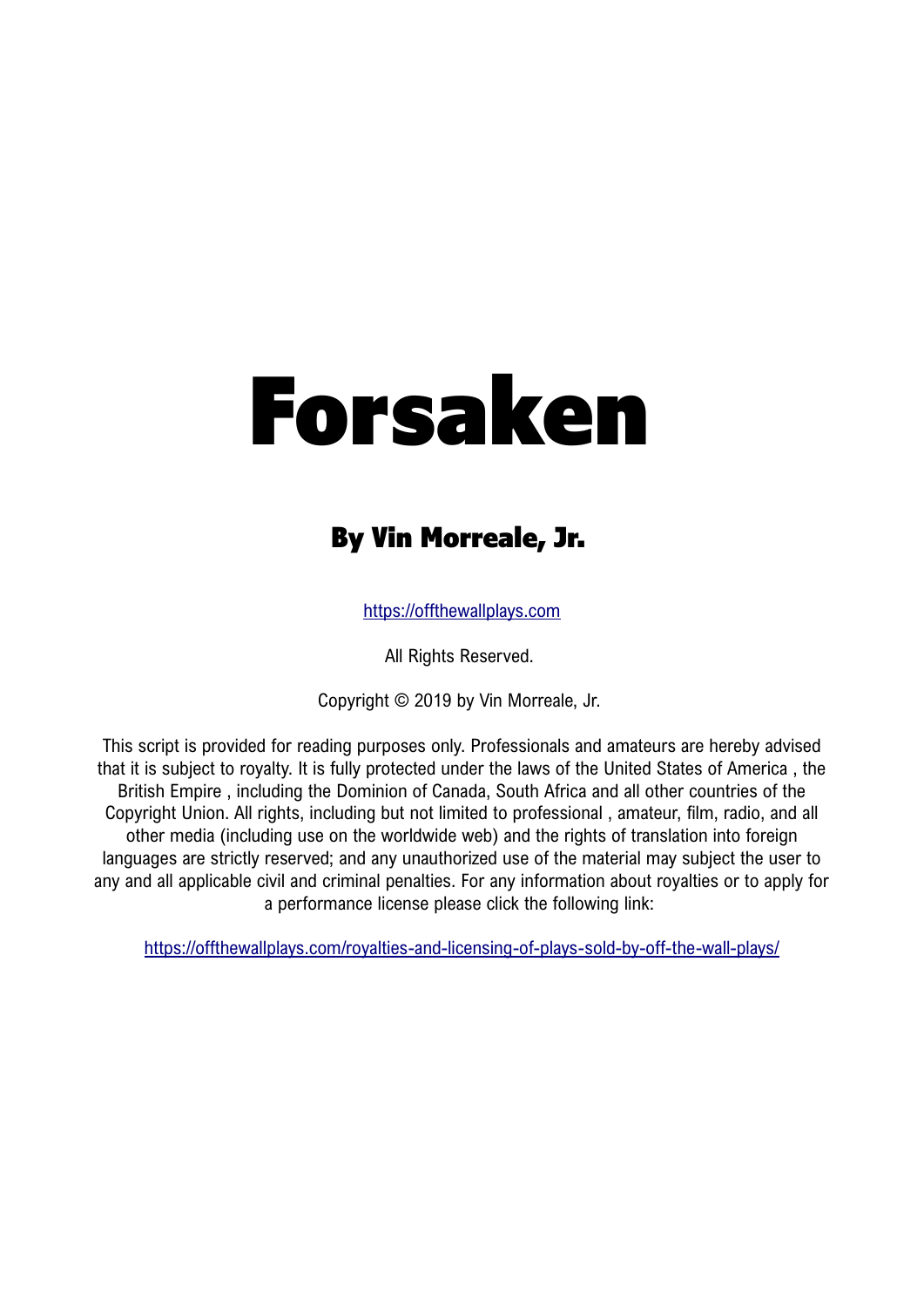By Vin Morreale, Jr.

All Rights Reserved. Copyright © 2019 by Vin Morreale, Jr.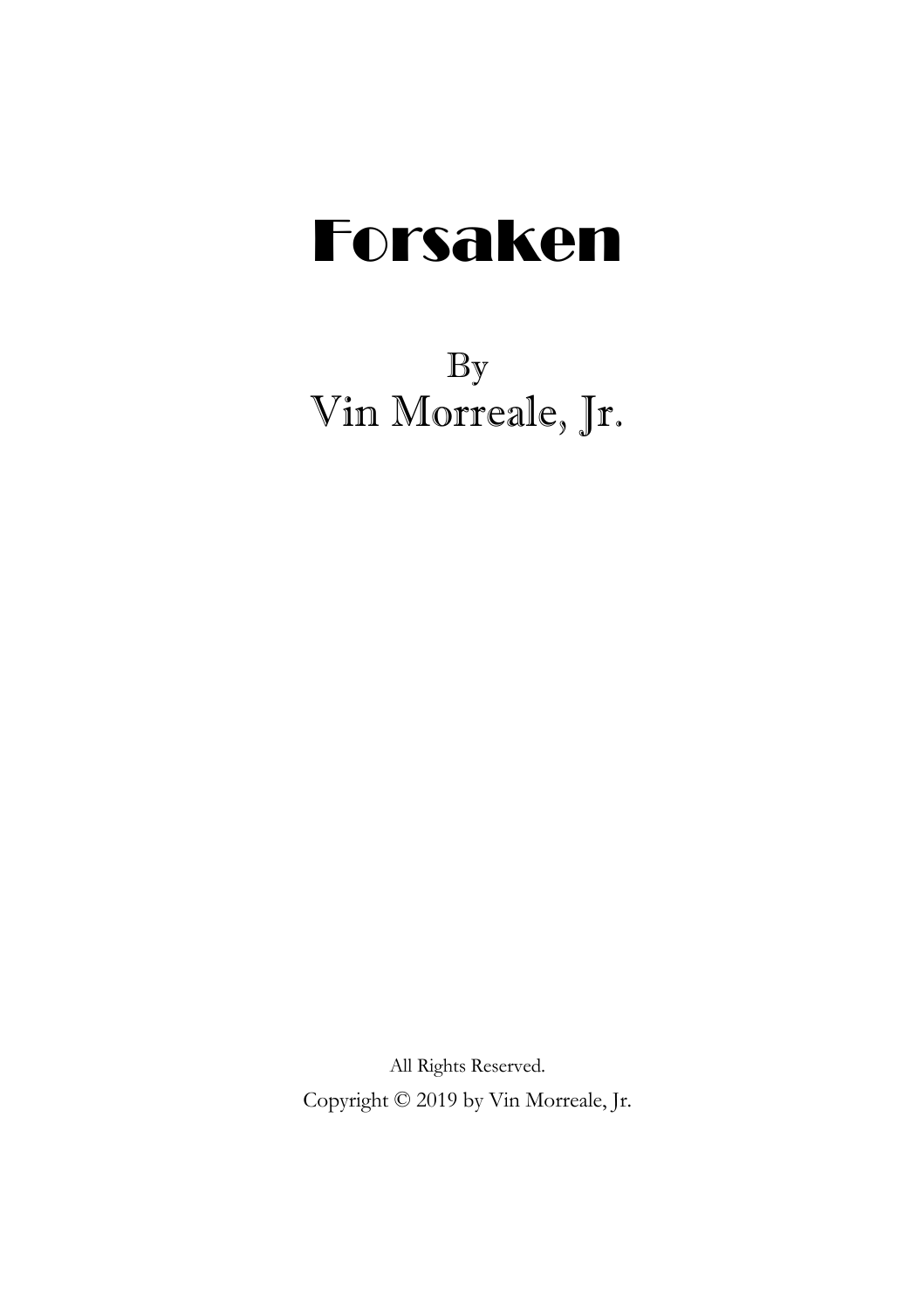### **by Vin Morreale, Jr.**

## **CHARACTERS**

| The Boss  | 45, handsome, persuasive, forecful |
|-----------|------------------------------------|
| The Guest | 33, lost and confused              |

| Lucille   | 28, attractive, but naive        |
|-----------|----------------------------------|
| Angus     | 35, a large, angry man           |
| Priscilla | 42, Sophisticated, condescending |
| Gregory   | 60, Whiny and spiteful           |
| Sloan     | 20, an overweight slacker        |

#### **SET**

A darkly elegant office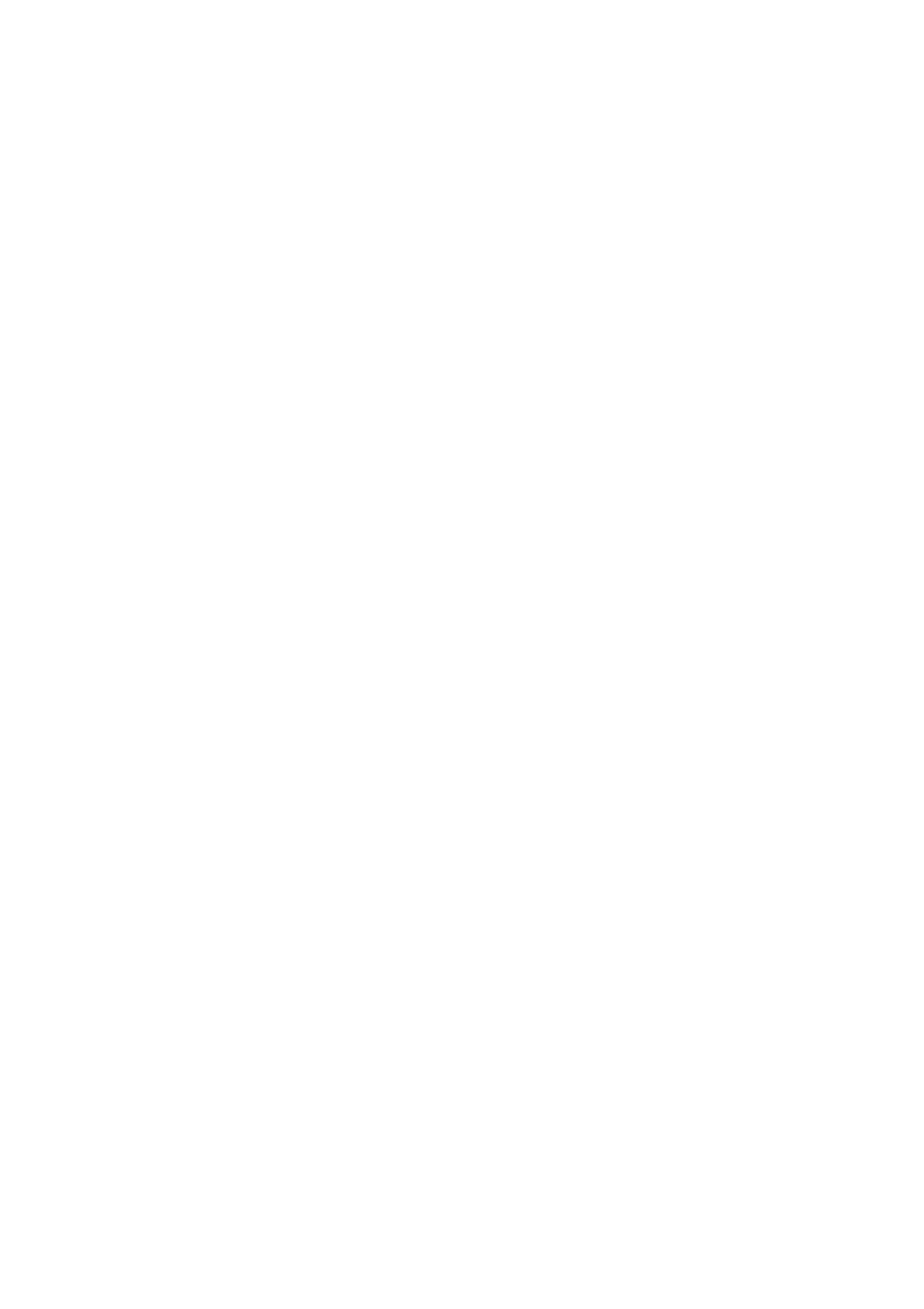*AT RISE: Lights come up on a richly appointed office. Dark wood and antique furniture reek of old money and power. Stage Left is dominated by an elegant, high-backed chair, elevated to give the owner a sense of power. Before it sprawls a large mahogany desk, its surface polished to mirror brightness and nothing on it, except an ancient human skull. UpStage Center rests an antique divan, flanked by modern bar stools. Above these are mounted a pair of framed motivational posters. One reads: "SUCCESS BY ANY MEANS POSSIBLE!" The other shouts: "BOUNDLESS AMBITION IS NO SIN!" Beside the posters are two small windows that glow with a red flickering light. Stage Right holds the only door in or out of the room. Downstage Right stands an old-fashioned globe of the world. Center stage bears only a primitive wooden chair, far less comfortable and ornate than the rest of the furnishings. In fact, the front legs of the chair appear to have been cut slightly, so that it tilts uncomfortably toward the desk it faces.*

> *The song "Backstabbers" by the O-Jays plays in the background. The Stage Right door swings open and PRISCILLA strides into the room, followed by GREGORY and LUCILLE. Priscilla is fit, middleaged, and very sophisticated in her well-tailored business suit. She carries herself with whirlwind confidence and disdain for her companions. Gregory is equally well-groomed but afflicted with chronic complaints and a perpetual sneer of distaste. Lucille, by contrast, dresses for effect, not elegance or efficiency. She is 28, extremely curvaceous and very attractive, with a feline sensuality to her movements. Everything about her suggests a woman accustomed to winning whatever she wants from a man. Throughout the following, Gregory and Priscilla will toss poorly disguised looks of hatred her way, but Lucille seems naive to the point of oblivious.*

PRISCILLA. Remember now. The Boss wants everything perfect. No mistakes. Nothing out of place.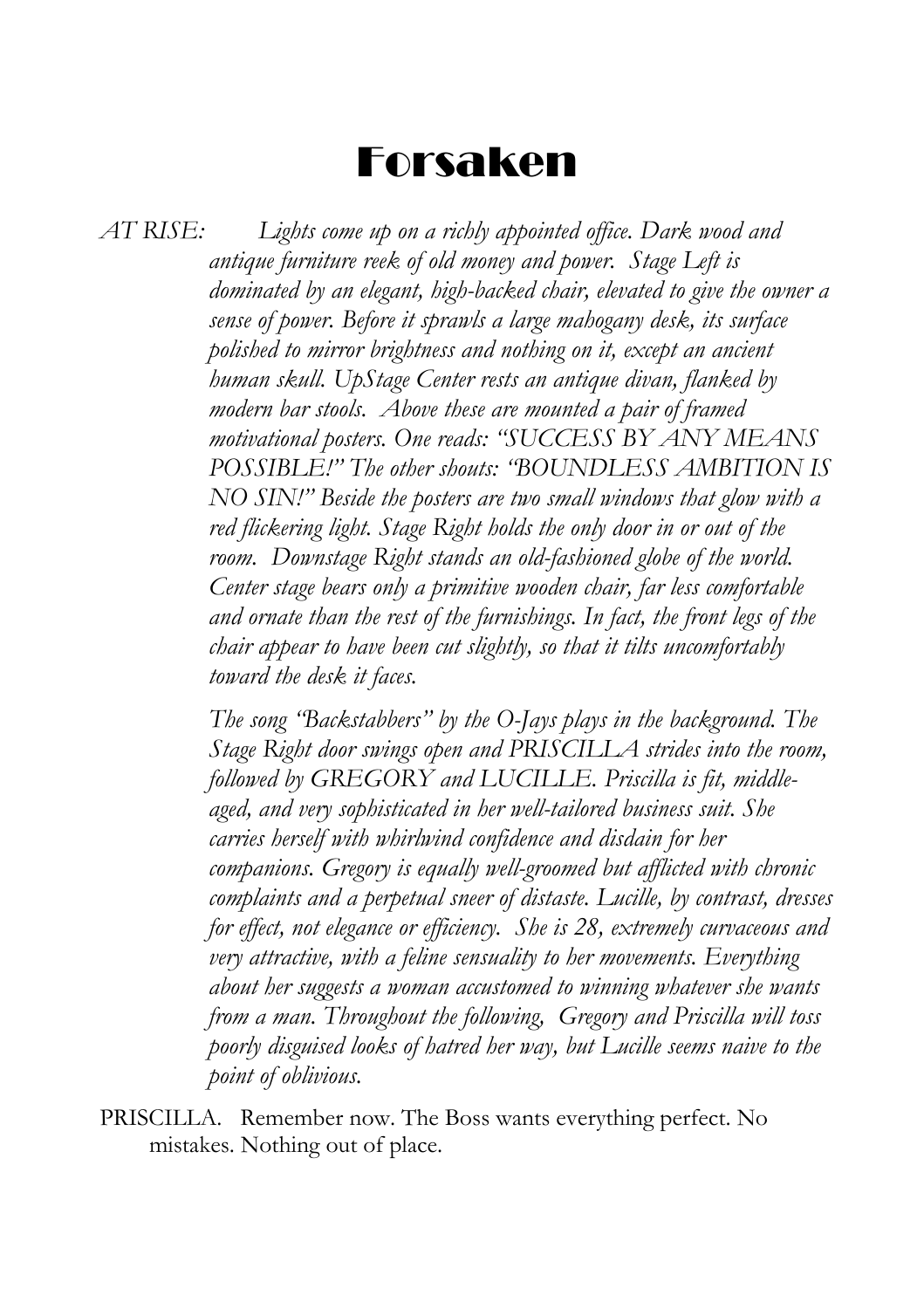#### $-2$  - VIN MORREALE, JR.

*(Priscilla paces back and forth, as she checks items on her clipboard. Gregory plops lazily on the divan and Lucille bends over the antique globe, straining the confines of her revealing dress.)*

- LUCILLE. *(Primping. Worried.)* Why? Is something out of place?
- PRISCILLA. I'm sure he wasn't taking about you, Lucille.
- GREGORY. Although that thing you laughingly refer to as a dress would be considered out of place for anything but a Halloween party at a brothel...if you ask me.
- PRISCILLA. No one is asking you, Gregory.
- LUCILLE. What's wrong with my dress?
- GREGORY. Let's just say...there is simply too much *you* in it, if you know what I mean. *(Under his breath.)* And I'm fairly confident you don't.
- LUCILLE. Are you saying I'm dumb or something?
- GREGORY. Or something.
- PRISCILLA. Let's focus, people! The Boss has been waiting for this day a long time. And I will not allow you cretins to mess it up with your petty bickering.
- GREGORY. I don't see what the big deal is. Ever since this new guy showed up, you act like none of us can do anything right.
- PRISCILLA. You can't. I'm the only one who can make this place run. I've got the knowledge and the skills. You two are just here to amp up the annoyance factor.
- GREGORY. I resent that.
- PRISCILLA. Of course you do. But I notice you don't deny it. You just complicate everything with your greed and jealousy.
- LUCILLE. You tell him, Priscilla.
- PRISCILLA. And you're just here for decoration. The token eye candy that makes the rest of us look bad.
- LUCILLE. Poor, Priscilla. You only look bad because I look so good. You know that, don't you, honey?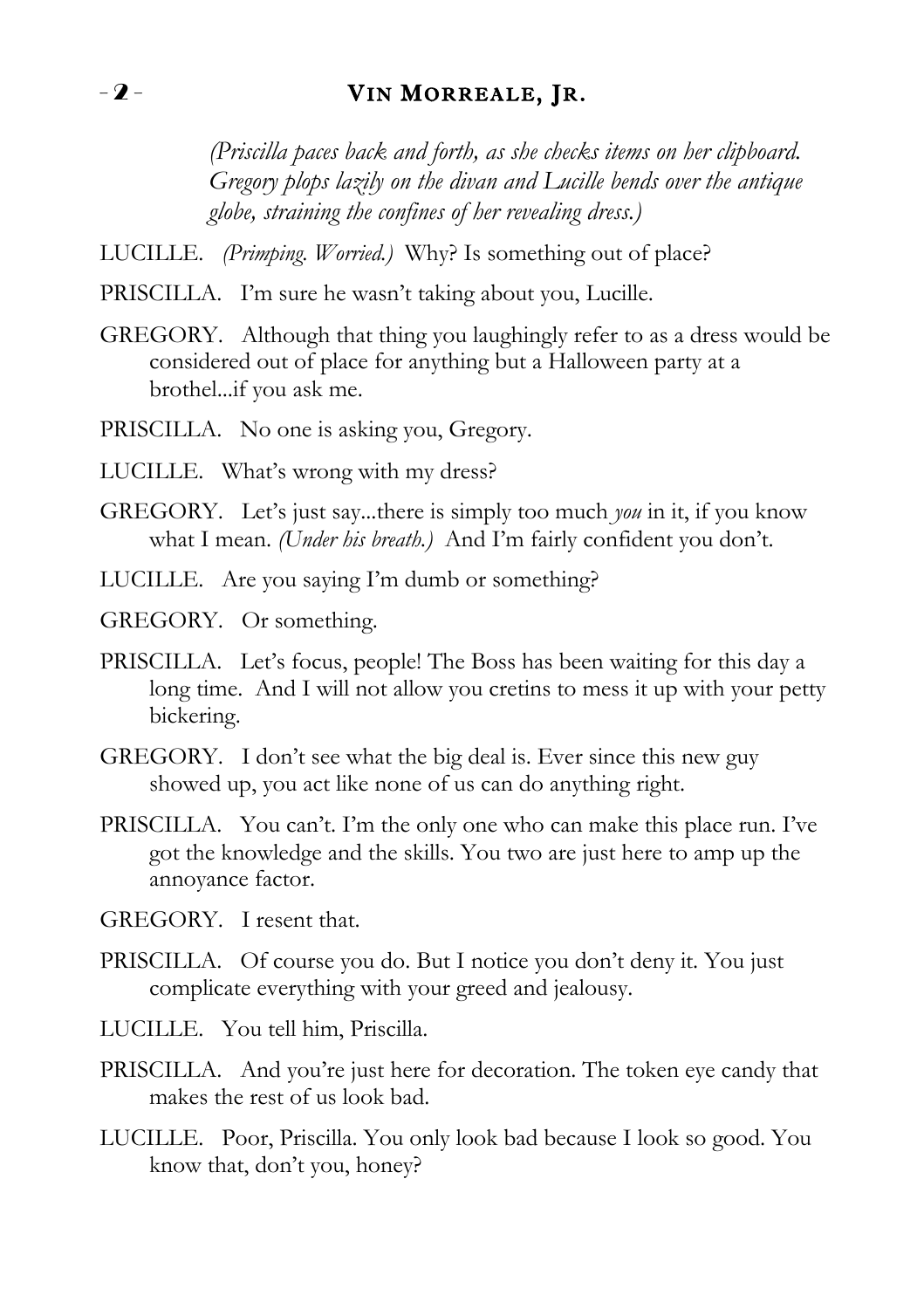#### FORSAKEN  $-3$  -

- PRISCILLA. Remind me to hate you later. In the meantime, how is our special guest doing?
- GREGORY. We cleaned him up a bit. He was pretty disgusting when he arrived here.
- LUCILLE. I'll say.
- PRISCILLA. It's been over thirty hours now. What has he said about...being here?
- GREGORY. Not a thing. He seems to be in shock.
- PRISCILLA. They all are at first.
- LUCILLE. It's worse than that. He hasn't said a word to anyone. Not even me.
- GREGORY. Then at least he exhibits some taste. I say that's a mark in his favor.
- LUCILLE. What do you know about taste? You thought the Dark Ages was a fashion statement.
- PRISCILLA. Stop it, you two! Our orders are clear. We are to make this guy comfortable at all costs. He is our number one priority.
- GREGORY. I don't understand why this one deserves such special treatment.
- LUCILLE. Yeah. What's the big deal?
- GREGORY. We've had our share of high and mighty pass through here. They all show up with attitude, then end up groveling to the Boss in no time flat.
- LUCILLE. Gosh, Gregory... I thought groveling was your specialty?

GREGORY. Tramp.

LUCILLE. You wish.

GREGORY. I wish for a lot of things. Sorry to break your heart, but you are not even in my top ten thousand. That's ten thou-sand. A ten and three little zeros behind it.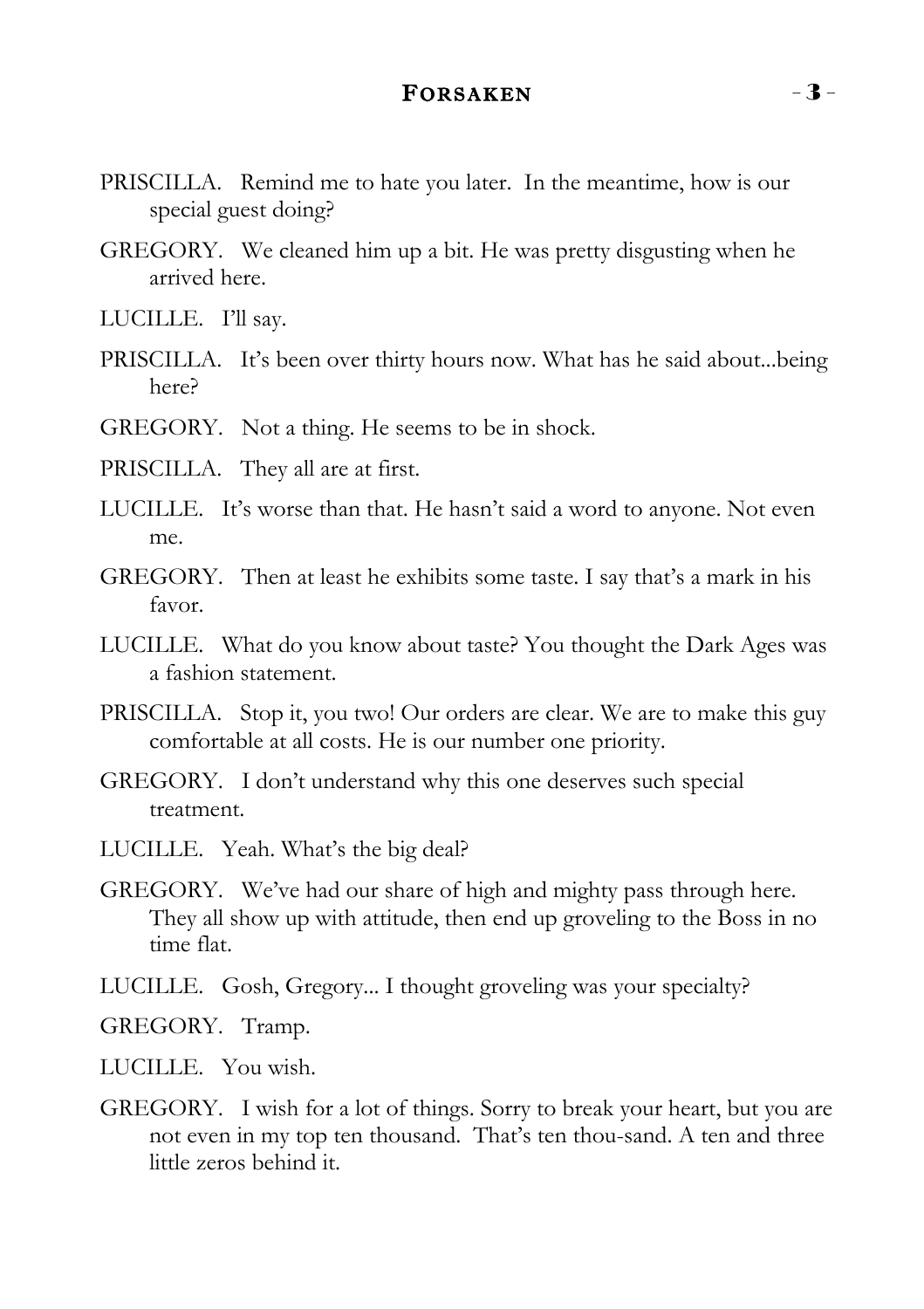#### $-4$  - VIN MORREALE, JR.

- LUCILLE. There's only one little zero in this room.
- PRISCILLA. Cut it out, will you?! You are both less than pond scum as far as I'm concerned!
- GREGORY. Thank you for that evaluation. I must commend you on your people skills. *(Priscilla glares at him, before returning to her clipboard.)* As I said, I don't see what makes this guy worth all the extra effort.
- PRISCILLA. Haven't you heard the rumors? Don't you know who he is?
- GREGORY. The rumors?
- PRISCILLA. You better get plugged in around here, if you ever want to make it to middle management. Everybody is talking about it.
- GREGORY. You don't mean he's..?
- PRISCILLA. That's right.
- LUCILLE. (*In awe.)* The one that..?
- PRISCILLA. *(Nods.)* Perhaps now you understand why the Boss wants us to keep him happy. This is a major coup for us. With him in our camp, the whole balance of power shifts.

LUCILLE. Wow.

GREGORY. To put it mildly.

*(The door flies open and careens off the wall. In storms ANGUS, a massive, burly man with unkempt red hair and an intimidating scowl.)*

ANGUS. Are you three just going to stand there?!

GREGORY. Yes, sir. I mean, no, sir!

*(Gregory leaps to his feet, clearly terrified by the big man. Priscilla, by contrast, is unimpressed, while Lucille just smiles at Angus flirtatiously.)*

LUCILLE. Hi, Angus.

ANGUS. Don't 'Hi' me... If the Boss catches you all staring off into space, there's going to be some serious fire and brimstone!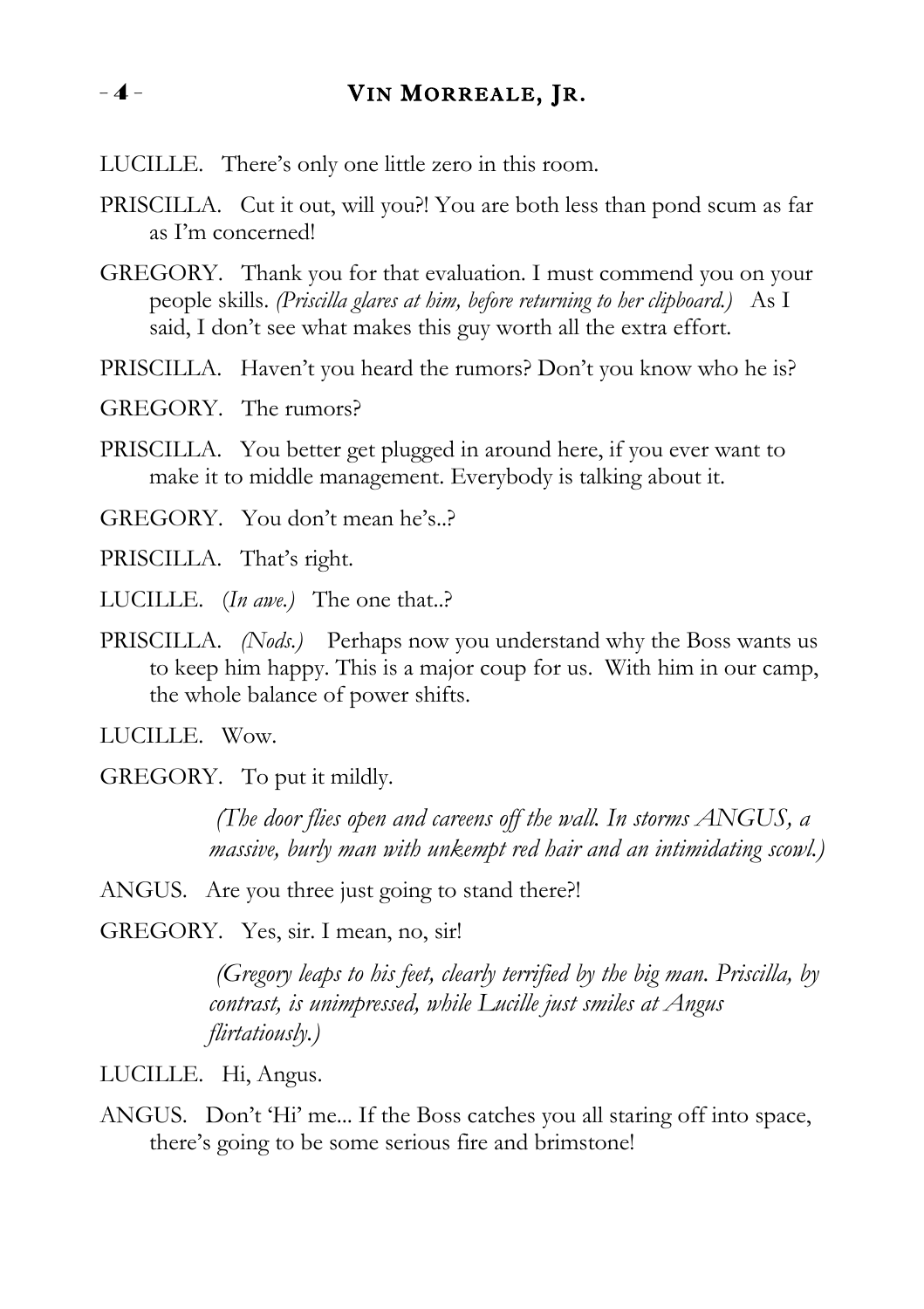#### FORSAKEN  $-\bar{0}$  -

PRISCILLA. Cut the attitude, Angus. I have everything under control.

ANGUS. You better. Because he's on his way up right now! And he looks...

*(The door bursts open wide as The Boss storms into the room like a force to be reckoned with. The others quickly clear a path for him. The STAGE LIGHTS DARKEN SLIGHTLY and take on a subtle reddish tint. His fiery eyes seem to siphon power from everyone else in the room. The Boss is dark, handsome and dynamic, dressed in an impeccably tailored suit.)*

BOSS. Could someone please tell me why I am surrounded by idiots?!

ANGUS. Who you talkin' about, Boss?

- BOSS. A case in point. *(To Priscilla.)* Did you get everything I asked for?
- PRISCILLA. Yes, sir. *(Hands him a folder.)* Here are all the reports. New arrivals. Status. Everything in triplicate.
- BOSS. And our guest? He's being well-tended?
- PRISCILLA. All cleaned and comfortable. Do you want me to get him for you?
- BOSS. Give him a little more time. He has a lot of adjusting to do.
- LUCILLE. Is it really true, Boss?
- BOSS. That's a strange question to ask of me.
- LUCILLE. I mean, is he...our guest...was he..?
- GREGORY. Was he the number two guy for the competition? The one we kept hearing about?
- BOSS. The rumor mill is still working adequately, I see.
- PRISCILLA. Knowledge is power. That's what you always say.
- BOSS. Nice to know my words sink in now and then. Yes... he was the object of all the buzz and hype... The one that could have put us out of business. And suddenly, he just falls into our laps. Gets pushed actually.

ANGUS. What do you mean, Boss?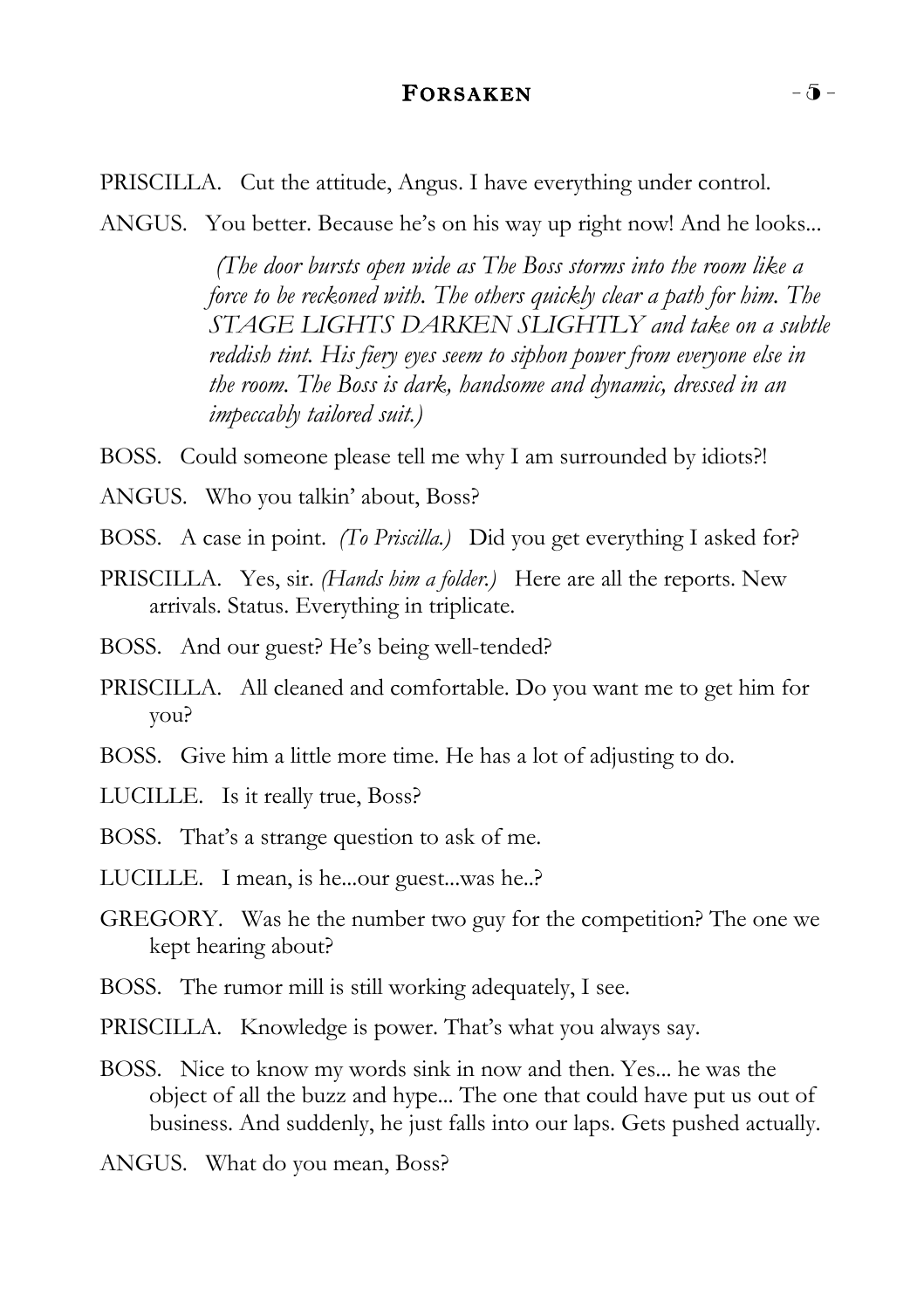BOSS. It seems the good guys are not so good after all. They needed a scapegoat, and they chose him. Hung him out to dry. Literally.

GREGORY. So he ends up here. How delicious.

- BOSS. Think of it. This one has talent. Power. Charisma. Everything we need to regain the edge. And best of all, he's vulnerable right now. Disoriented... Not like when he was on top. If we can get to him while he's still rattled by his sudden fall from grace... the whole power spectrum could shift in our favor!
- PRISCILLA. But if he's all you say he is...why did they let him go? Why dump your best player?
- BOSS. I haven't quite figured that out yet. Maybe he wanted to take over the family business before the big guy was ready to hand him the keys. Maybe he wasn't a team player.
- GREGORY. Maybe he got greedy?
- BOSS. Who knows? But I've never been one to spit on a free meal. We got him now and they don't. I'll have plenty of time to figure out their game plan after we close the deal.
- LUCILLE. Do you really think he'll do it, Boss? Switch sides, just like that?
- BOSS. Why not? This guy was completely innocent, and they cut him off at the knees. His own father used him for some silly game, and then turned his back when the kid needed him most. He was a boy scout, and they fed him to the wolves. *(Darkly.)* If someone treated you like that, what would you do?

*(They each consider this silently and end up pleased with their conclusions.)*

BOSS. The important thing is to be subtle. He's smart, but he's been knocked off-guard by what happened. So we play it easy. Seductive. Be the friends he suddenly remembers he doesn't have anymore. Fill the void, while he's still groggy. Once we gain his trust, we reel him in so gently, he'll never even know he's hooked.

*(The Boss begins to chuckle.)*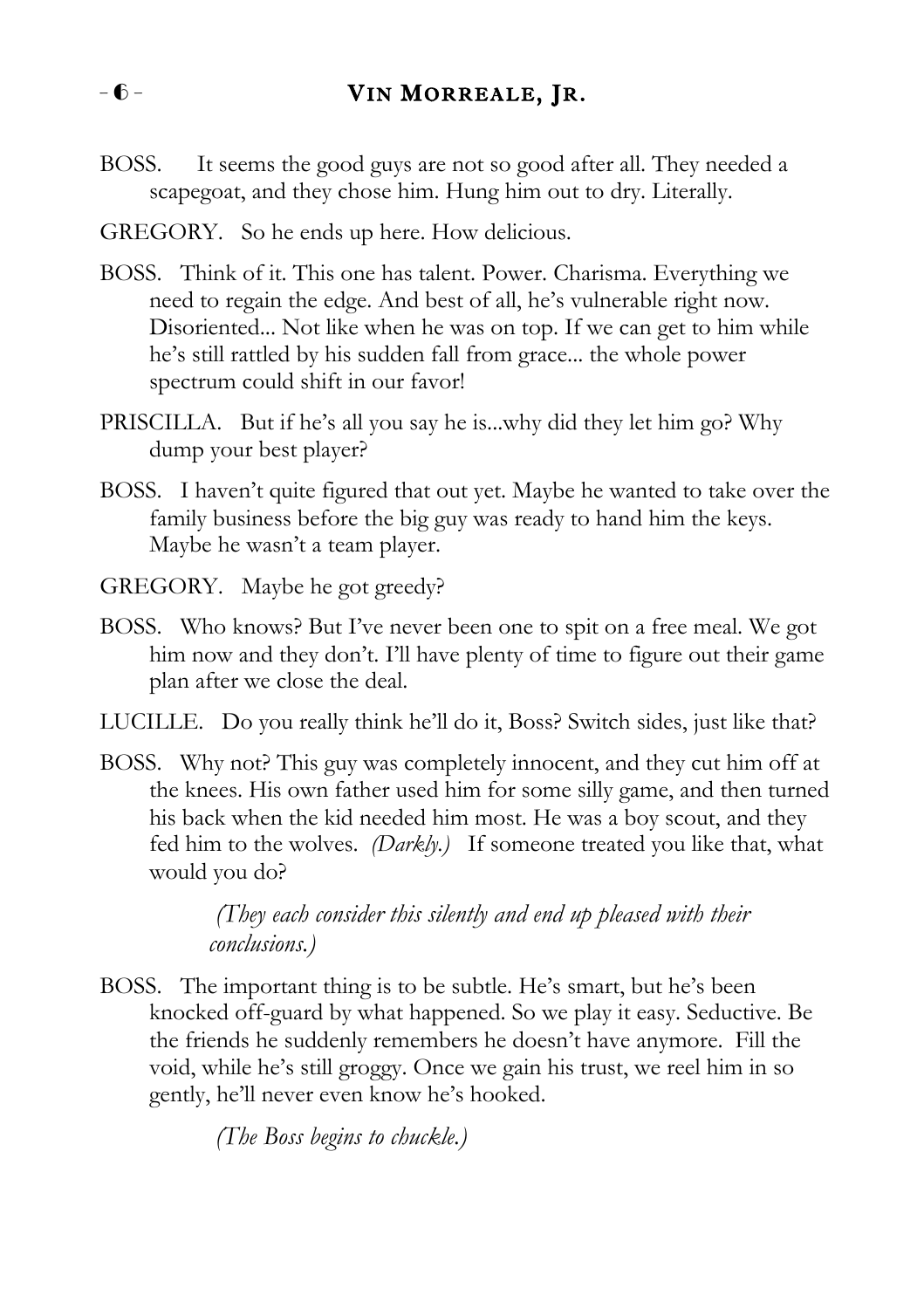#### FORSAKEN - 7 -

LUCILLE. What's so funny, Boss?

BOSS. Listen to me. "Reel him and he'll never know he's hooked." Ha! I'm a fisher of men!

> *(He crosses to his high-backed chair, Stage Left, and continues to laugh quietly to himself. The others share a look of bewilderment.)*

LUCILLE. I don't get it..?

BOSS. An inside joke. Gotta love it…

*(The door slowly swings open as SLOAN enters. Ragged and slovenly in appearance and demeanor, the teen slacker juggles a huge bucket of chicken and a box of Krispy Kreme donuts.)*

SLOAN. What's going on?

- BOSS. *(Almost growling.)* You're late, Sloan!
- SLOAN. *(Shrugs.)* Got hungry. *(He pulls out a chicken leg and munches on it hungrily.)* I miss anything important?
- BOSS. You disgust me.
- SLOAN. That's rather harsh. I mean, in the overall scope of things, punctuality is no big...
- BOSS. Shut up, Sloan. *(Turning to Priscilla.)* Priscilla, you know how long I've been waiting for a break like this. *(Nods toward Sloan.)* See that this pig doesn't screw it up.
- PRISCILLA. Permission to castrate, sir?
- BOSS. If necessary. Angus, you and Gregory rouse our Guest and bring him down here. *(Catching himself.)* Straight here... I don't want him catching a glimpse of the rest of the operation. Not yet.

ANGUS. No problem.

- GREGORY. Slyness is my specialty.
- BOSS. It better be. Our guest is still confused and upset, and I prefer to keep him that way.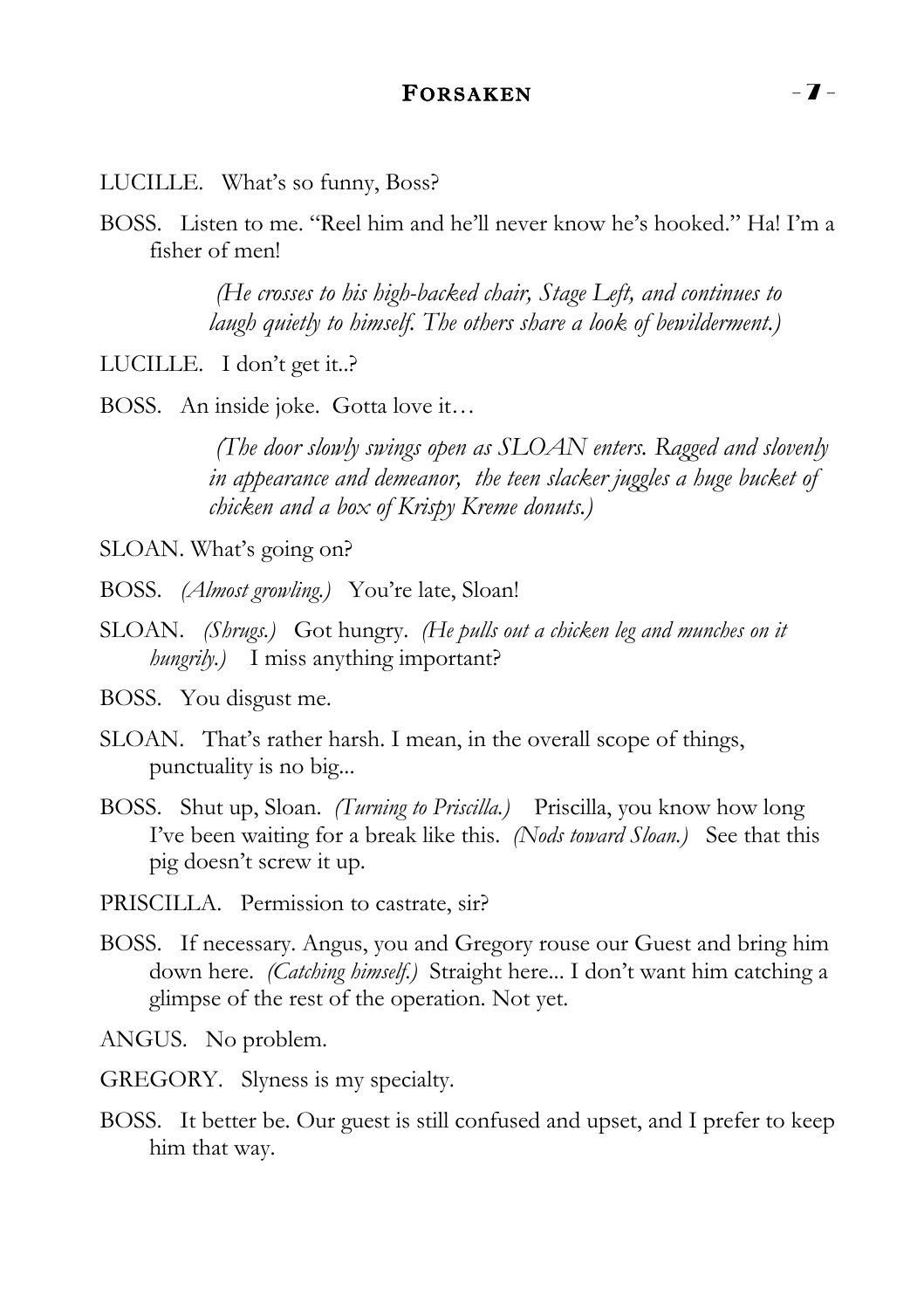PRISCILLA. Consider it done, Boss.

- BOSS. Priscilla, you better go with them. If our guest asks anything too specific, I want someone there who understands the concept of discretion.
- ANGUS. I understand discretion, Boss!
- BOSS. Yeah? Then spell it.
- ANGUS. Sure. Discretion... D...I…S… uh...dis... *(Opens the door. Waves Priscilla forward.)* After you.
- PRISCILLA. In so many ways.
- BOSS. Priscilla...

*(She turns in the doorway to face him.)*

BOSS. You, of all people, know how much I want this. I'm counting on you.

PRISCILLA. *(Smiles sweetly.)* Of course you are.

*(She turns and exits, followed by Angus and Gregory. The door slams shut behind them. The Boss crosses to his desk and begins to review the reports Priscilla gave him. Lucille perches on the corner of the desk, her hemline creeping higher on her crossed legs. The Boss can't help but notice, and they share a sly smile. The moment is broken by Sloan's overly loud yawn, as he plops down on the divan. The Boss looks up at Sloan, who crams a whole donut in his mouth.)*

SLOAN. Wan'som?

BOSS. You disgust me.

SLOAN. *(Swallowing.)* So you keep saying.

*(A moment passes before the door opens and Priscilla enters. Behind her are Angus and Gregory holding up the GUEST, whom they halfdrag into the room. The Guest is in his early thirties, though he looks pale and worn beyond his years. His legs barely hold him up and his eyes are glazed over as if drugged or weakened by some unspeakable trauma.)*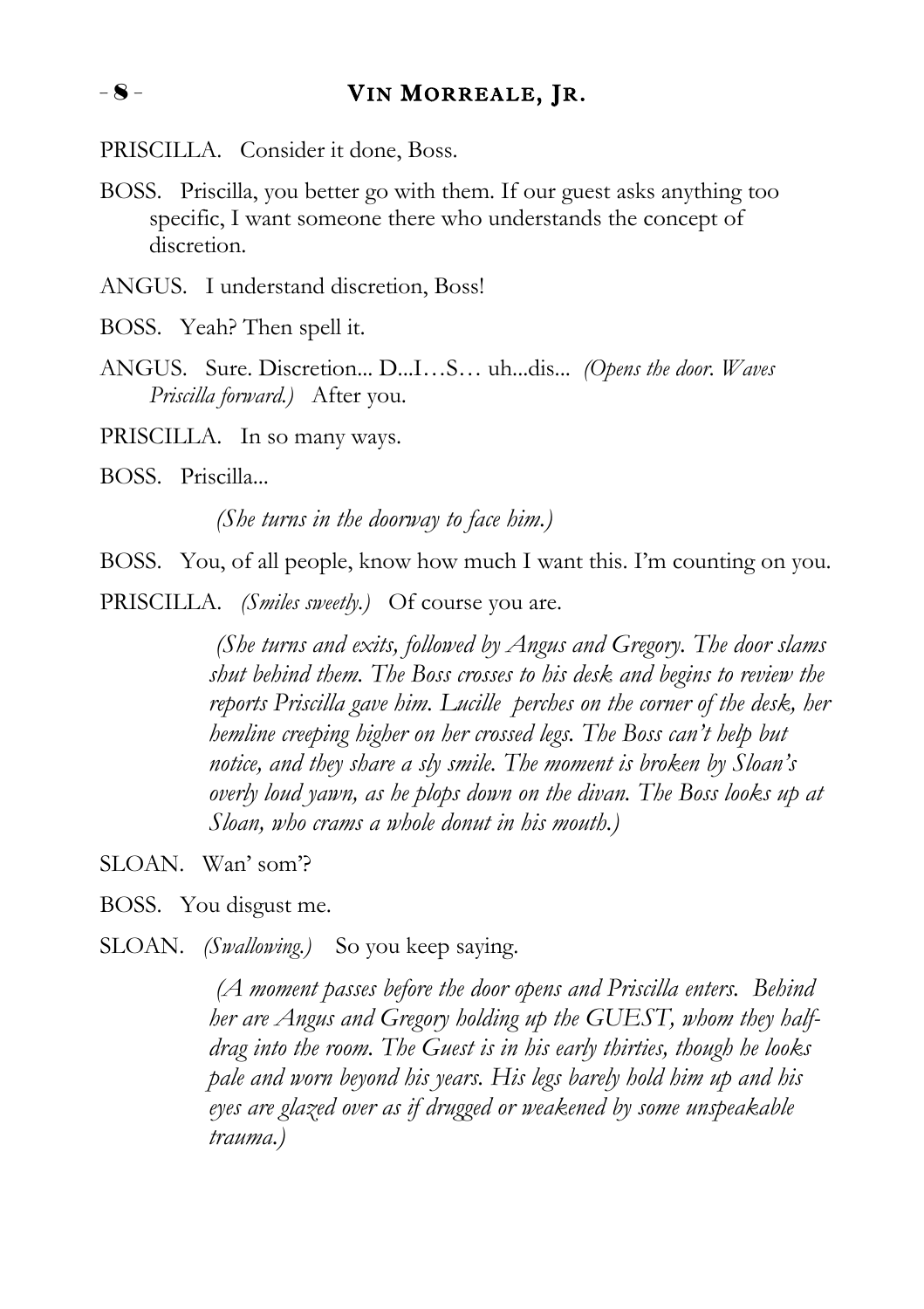#### FORSAKEN  $-9$  -

BOSS. Ahhh, there you are! Welcome, my boy. Please, have a seat.

*Angus and Gregory push him into the wooden chair facing the desk. The Guest is clad in an old, ill-fitting white suit, as if someone tried half-heartedly to clean him up before this meeting. His eyes scan the room, frightened and confused. Because the front legs of the rickety wooden chair have been cut shorter, he nearly tumbles out of it.)*

GREGORY. Watch yourself. You still look a bit wobbly.

*(The Guest tries to steady himself in this uncomfortable chair facing the Boss, who looks down on his visitor from his ornate raised high back chair; a king on his throne.)*

BOSS. That's better. Comfortable?

GUEST. *(Voice raspy and weak.)* The chair... it...

- BOSS. Nice, isn't it? I knew you liked real wood furniture, so I had that brought in especially for you.
- GUEST. It leans...forward...
- BOSS. Don't be silly. You are merely experiencing some spatial disorientation. I suggest a drink.

*(The Boss opens his lower desk drawer and pulls out a fully poured glass of water. He snaps his fingers and Lucille saunters it over to the confused Guest.)*

LUCILLE. Drink up. It'll clear your head.

*(The Guest hesitates, then drinks.)*

GUEST. Water?

BOSS. With a subtle flavor enhancement. I am, after all, known for my distinctive tastes. Drink up.

> *(They all watch The Guest sips his drink with a little too much eagerness. Made uncomfortable by their stares and smiles, he places the empty glass by his feet.)*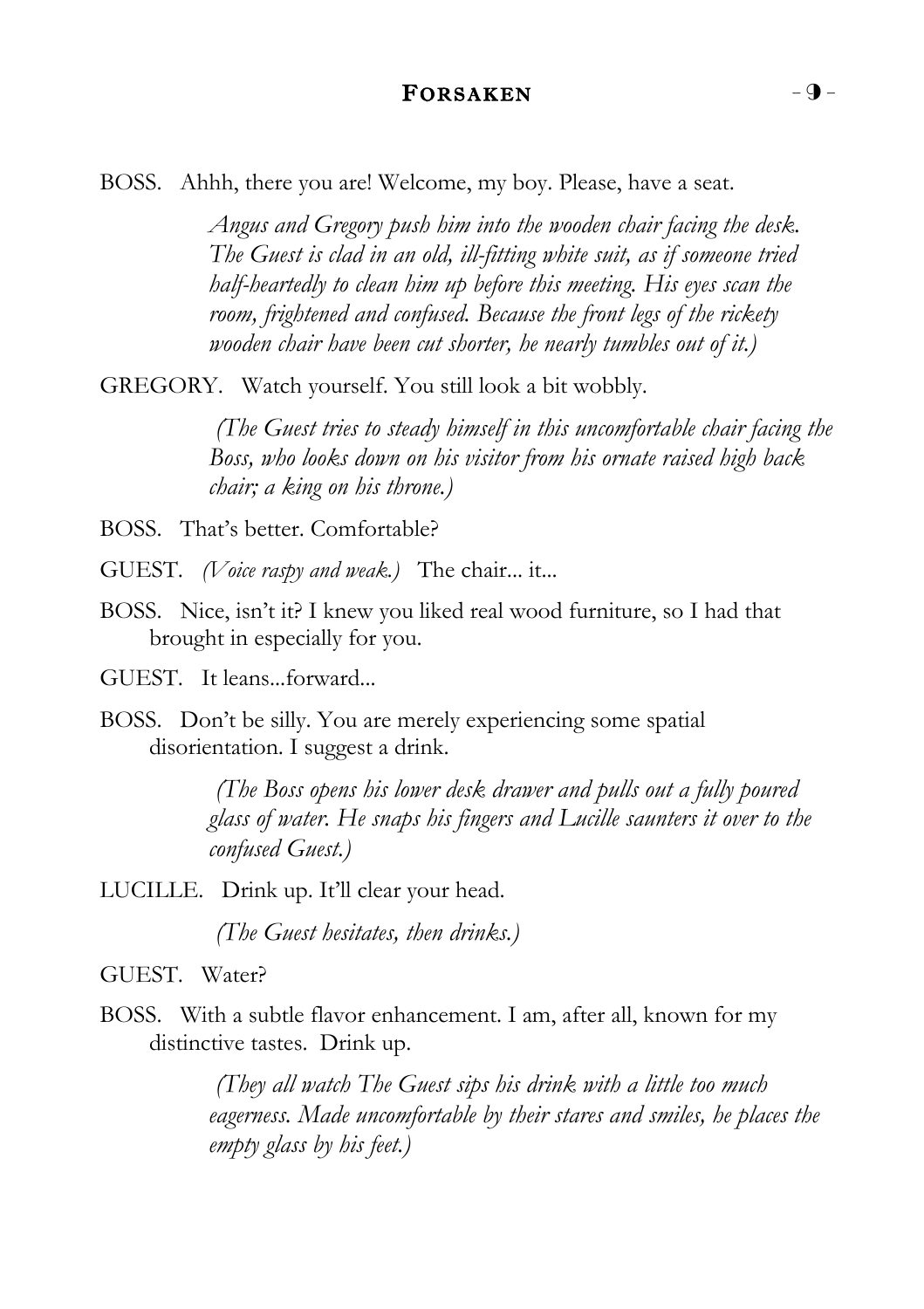#### - 10 - VIN MORREALE, JR.

BOSS. Good. Excellent! That should make you feel quite refreshed.

GUEST. Thank you.

BOSS. No trouble at all. Now then... Let me start by saying what a genuine pleasure it is to see you again.

> *(The Guest begins to waiver, as if he is suddenly woozier than before. He rubs his forehead, trying to escape the dizziness.)*

GUEST. Again..?

BOSS. We met before. A long, long time ago, and under far different circumstances. I offered you a hand of friendship back then. You refused.

GUEST. I...I can't seem to remember…

- BOSS. That's quite all right. Don't give it a second thought. I am just glad that I am now in a position to help you.
- GUEST. Help me..?

*(But the words seem to catch in his throat. He gasps for breath.)* 

BOSS. Is something wrong? You don't seem like your old self.

GUEST. ...my old self?

GREGORY. The poor boy looks confused.

LUCILLE. Dizzy

ANGUS. Dazed.

SLOAN. Disoriented.

PRISCILLA. Perhaps he isn't feeling well?

GUEST. How could I be feeling well? I was...

BOSS. Traumatized. We know all about it.

GUEST. You do?

BOSS. Yes. And I say it's a crime. You deserved better. *(To others.)* Didn't he deserve better than the way he was treated?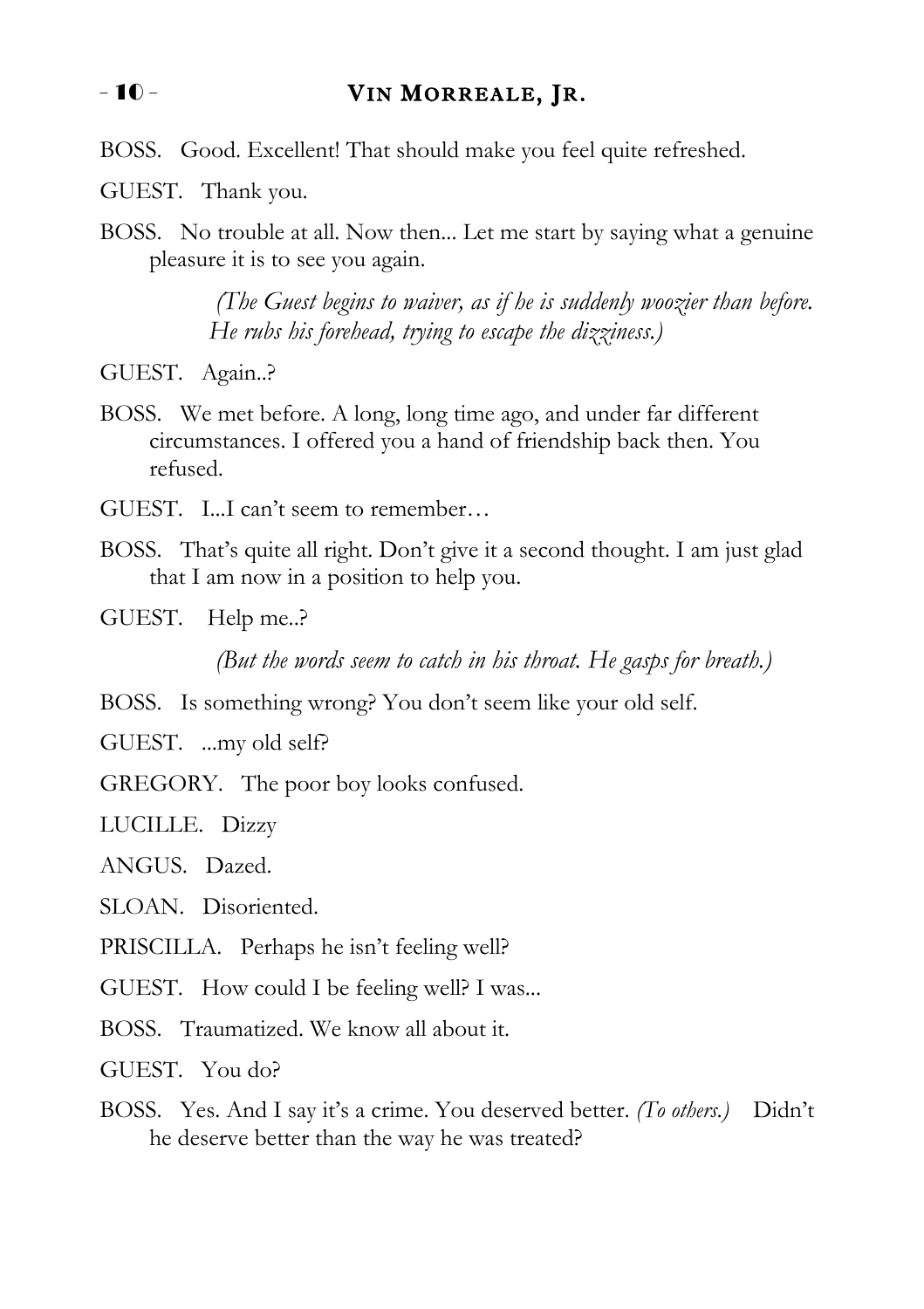#### FORSAKEN - 11 -

GREGORY. Much better...

PRISCILLA. A terrible shame...

SLOAN. No one deserves to be treated like that.

LUCILLE. But you're among friends now.

BOSS. I know you must be feeling a bit out-of-place. A little out of whack. Not quite sure what is real and what isn't. Don't worry. That's normal.

GREGORY. Very normal.

LUCILLE. Everyone goes through it.

SLOAN. Everyone.

GUEST. What is this…this thing I am wearing?

PRISCILLA. We didn't want you to feel uncomfortable, so I took the liberty of picking out an ensemble for you. Your old clothes were rather... Let's just say, they were not practical anymore.

GREGORY. A bit of peasant chic, if you don't mind my saying.

*(The Guest looks curiously at his suit, as if he had never seen a jacket before.)*

BOSS. I realize it is probably not a style you are familiar with. Late Twentieth Century Armani, actually....but we tend to be a bit anachronistic down here. You'll find time isn't as important or confining around here.

GUEST. Where exactly...?

BOSS. ...is here?

GUEST. Yes…

BOSS. You are in my office. Surrounded by friends. Good friends.

GUEST. But how did I get here? The last thing I remember was...

BOSS. Don't dwell on that right now. You had a difficult experience.

GREGORY. To say the least.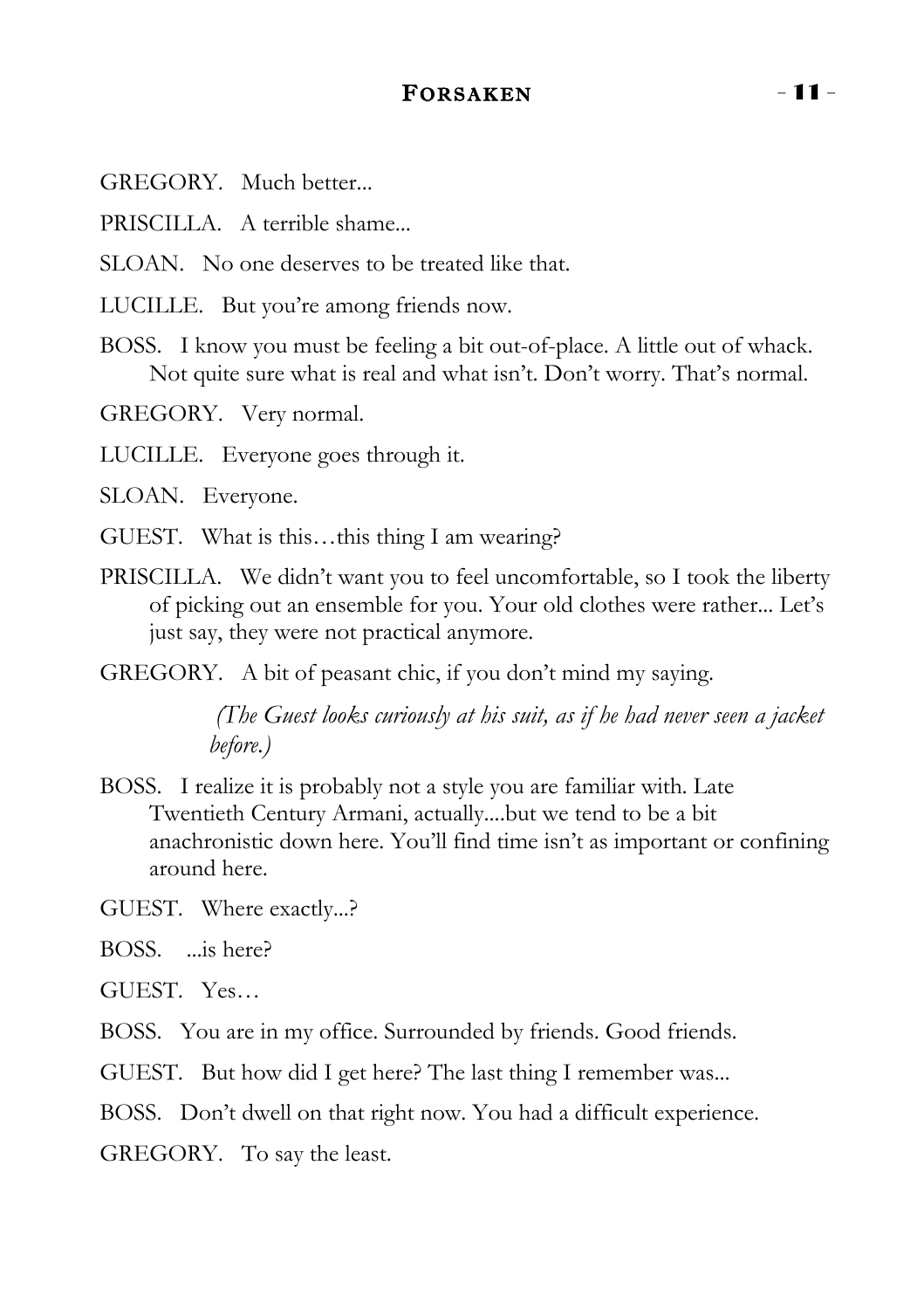#### - 12 - VIN MORREALE, JR.

- PRISCILLA. And you ended up here.
- LUCILLE. With us.
- BOSS. A stroke of luck, actually.
- GUEST. Luck?
- BOSS. It gives us an opportunity to talk. Especially now that you are in a position to gain a fresher perspective on your...um...career.
- GUEST. I remember, there was...
- BOSS. As I said, don't dwell on any of those troubling memories. That life is over. You have new opportunities now. And we...your new-found friends...have no intentions of letting you down. Believe me.

*(The Guest rubs his temples. His head clears a bit, and he recoils at the Boss' chilling smile.)*

- GUEST. I...I know you. Who you are. What you've done...
- BOSS. *(His smile fading.)* Don't assume everything you heard back there was true. A lot of it was propaganda. Corporate libel. Calling me the enemy, just to keep you on their team. *(His eyes narrow.)* But when push came to shove, who were the real deceivers? Where was the back-up you were promised? Where were your armies of supporters?

PRISCILLA. They never showed up.

- BOSS. They never showed up. No one else had the heart or the guts to take responsibility for all that corruption. You were left alone to bear the guilt of it all.
- GUEST. *(Trying to remember.)* Yes... The guilt... I bore the guilt...
- BOSS. Put it right out of your mind. Let's concentrate on the future. Okay?
- GUEST. The future? There was a plan... I can't seem to...remember...
- BOSS. Perfectly understandable. You had a long journey to get here. It can skew your reasoning. Make your thoughts turn cloudy and unreliable. Happens to everyone. Consider it jet lag.
- GUEST. Jet lag?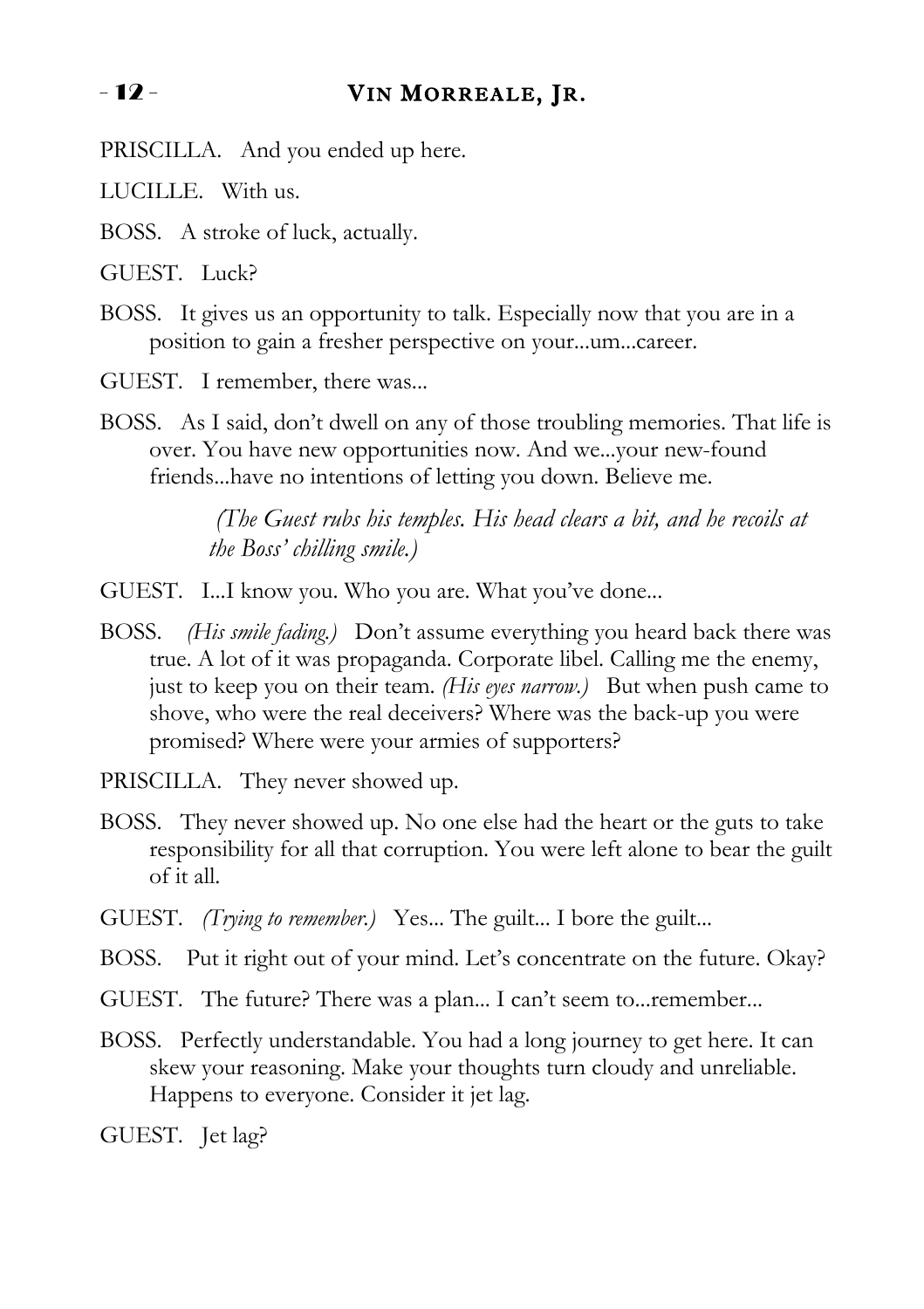#### FORSAKEN - 13 -

- BOSS. Crossing time zones messes with your sense of equilibrium. Distorts your thought processes.
- GUEST. Your words. So strange...

*(They all start to circle him, trying to unfocus his attention.)*

- BOSS. That's another symptom. Like the flashbacks. Terrible flashbacks. And faulty images. Can't really trust the memories.
- ANGUS. Nothing seems right.

PRISCILLA. You can't always trust what you believe.

GREGORY. Or what you thought before.

LUCILLE. Or even what you feel right now.

SLOAN. Perhaps you should have another drink.

GUEST. No. No more…

- BOSS. That's all right. No one is forcing you into anything. Just trust in the soothing power of my voice. You are among friends now. We want to help you through this transition period. Just trust in my voice. Trust in my voice.
- GREGORY. *(Softly.)* Trust in his voice...
- LUCILLE. *(Softly.)* Trust in his voice...
- BOSS. *(Suddenly cold.)* Trust in my voice...

*(Their hypnotic whispering nearly sedates the Guest, but at the last moment, he rouses himself. Gains back some degree of clarity.)*

GUEST. Why am I here?

BOSS. *(Changing tactics.)* Why don't you ask your father that question? He's the one who abandoned you. He sent you here.

GUEST. I was not abandoned.

BOSS. Call it what you will. But as I see it, you were the one with all the potential. Hard worker. Good attitude. All the right connections.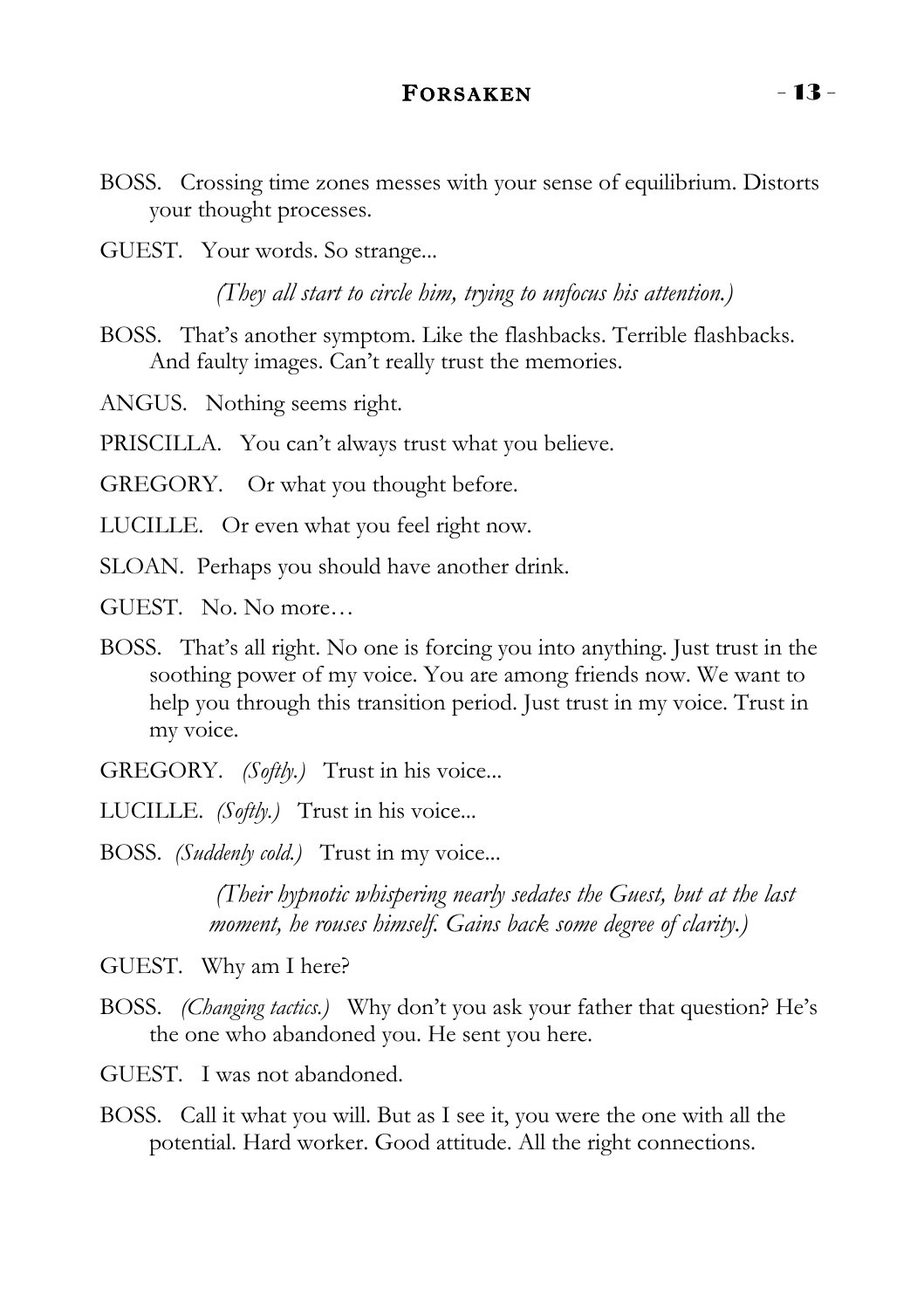#### - 14 - VIN MORREALE, JR.

- PRISCILLA. Connections are so important.
- GREGORY. I wish I had connections like yours.
- LUCILLE. But what good did they do you?
- BOSS. Exactly. What good? You were dedicated. Had a spotless record. Someone who genuinely loved his work. And loyal to a fault. How am I doing so far?
- SLOAN. Sounds pretty accurate to me, Boss.
- BOSS. All the right qualities and an eagerness to use them. So what happens? You do your job. Keep your nose clean. Win over lots of new customers, and one day... bam! They need a fall guy and you're the one left hanging. Does that sound like justice to you?
- GUEST. There are... many forms of justice.
- BOSS. I use that same line, whenever I pull a fast one on somebody. But you may be right. You may be right. It just seems to me that going from golden boy to scapegoat in less than a week can really start to make you question your loyalties. (*Smiles magnanimously.)* Then again, I could be wrong.
- ANGUS. Don't sound like it to me, Boss.
- GUEST. What is it you want of me?
- BOSS. Want of you? Not a blessed thing. You're a guest here. I don't require anything of my guests.

*(The others shift uncomfortably. He notices this and eyes them with tightly held rage. They shrink under his stare.)*

- BOSS. Sure, there are some who come to my door and fail to give me the proper respect. And for them, I can make their time here a living hell, believe me.
- ANGUS. You want wailing and gnashing of teeth, he can make it happen just like that! *(Snaps his fingers, winces with the memory. Tries to avoid the Boss' evil glare.)*
- BOSS. *(Smiling. To Guest.)* But I don't see that for you. You have gifts. Skills. I believe we can help each other.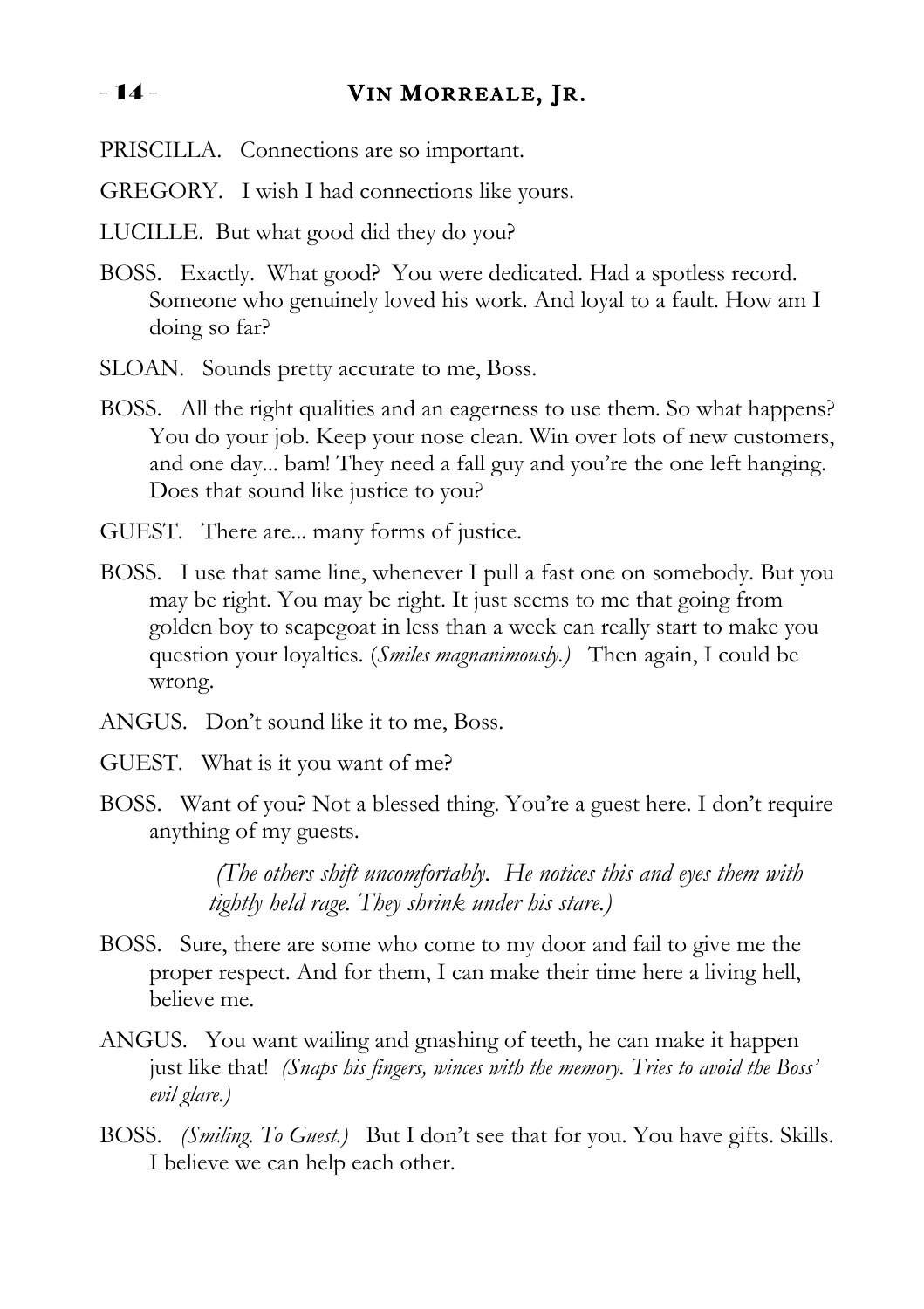#### FORSAKEN  $-15$  -

#### GUEST. How?

- BOSS. Let's try to make your stay here pleasant. Productive. You are a people person. I know how much you love being right there in the center of things. Helping out those in need. And you love sinners, which happens to be our target demo. I can put you back in the middle of it all. How does that sound?
- PRISCILLA. It's a generous offer.

LUCILLE. Very generous.

- GREGORY. He doesn't offer a deal like that to everybody.
- BOSS. Think of it. You interact with the same crowd you did before...only now as a spokesman for our team. We simply tailor your message to reflect our new partnership. Reshape and refocus it a little. That's not asking a lot, is it?
- GREGORY. It's the least you can do.

SLOAN. The very least.

PRISCILLA. And it's not like he has much choice, does he?

- BOSS. Now that is an excellent point, Priscilla. You really don't have a lot of options left. You've hit rock bottom. There's nowhere to go from here. All those grandiose plans you had. Your previous connections...they're as insubstantial as yesterday morning's mist.
- GUEST. I cannot work for you. You are...evil. Pure evil.

*(Angus jumps up and raises a huge fist to strike the Guest.)*

BOSS. Angus! He is our guest. *(Coldly.)* Despite the fact that he has shown me such disrespect. Sit down.

ANGUS. Just let me..!

BOSS. Sit down, Angus! Now!

*(Angus hesitates, then sits. He continues to glare at the Guest, who begins to flinch, as if reliving the memory of some past beating.)*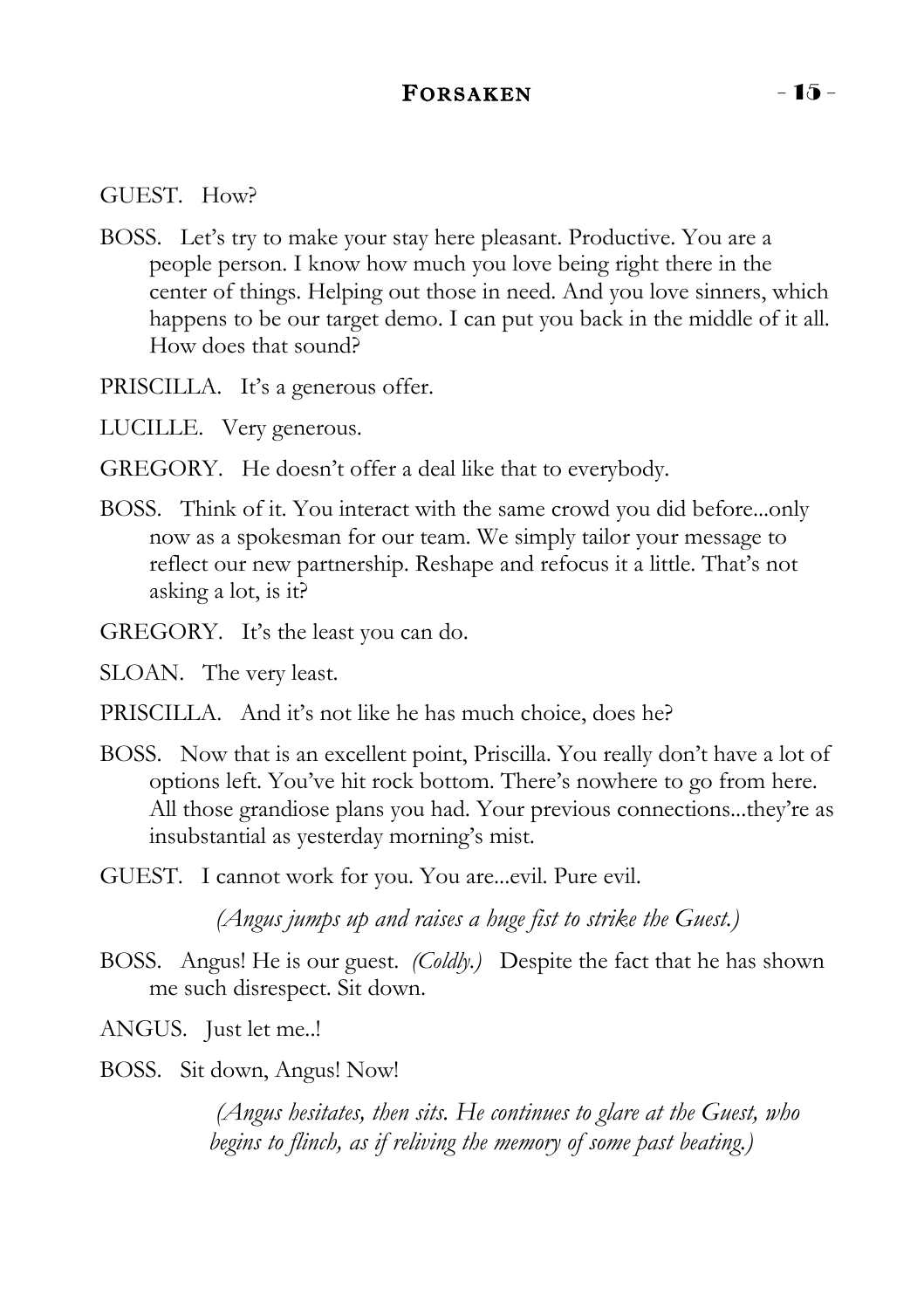LUCILLE. You feeling all right, sweetie?

*(He seems unable to speak, lost in a previous nightmare. The Boss tries to hide a smile at his adversary's discomfort. He looks to Lucille and nods. She rises, strolls seductively over to the Guest.)*

LUCILLE. It seems to me the Boss is being really tolerant of you. He usually doesn't allow anyone to disrespect him in his place of business.

> *(She moves behind him. Plays with his hair. He flinches but says nothing. The physical contact seems to disorient him even more.)*

PRISCILLA. Perhaps we do things a little different around here. Our tactics may not be exactly what you're used to. But evil is such a judgmental word, isn't it?

*(Priscilla hovers, as Lucille begins to massage his shoulders.)*

GUEST. Don't...

*(He shakes off his confusion and removes Lucille's hands from his shoulders.)*

- GUEST. Do not touch me. It is difficult to think...to remember. But, I know... I feel... something is not right here...
- PRISCILLA. *(Soothingly.)* You want to know what's not right? Doing everything that's asked of you and more. Being the best that ever was. And then being betrayed. Stabbed in the back by those you taught and trusted. That's not right.
- GREGORY. Having everything you deserve snatched out from under your feet. Having it all...then having it taken away from you.

*(They all begin to hover around him. Whispering, as if casting a spell.)*

SLOAN. All that hard work for nothing...

- PRISCILLA. No appreciation. No glory...
- ANGUS. No respect...
- GREGORY. No riches. No fame...
- LUCILLE. No comfort. No affection...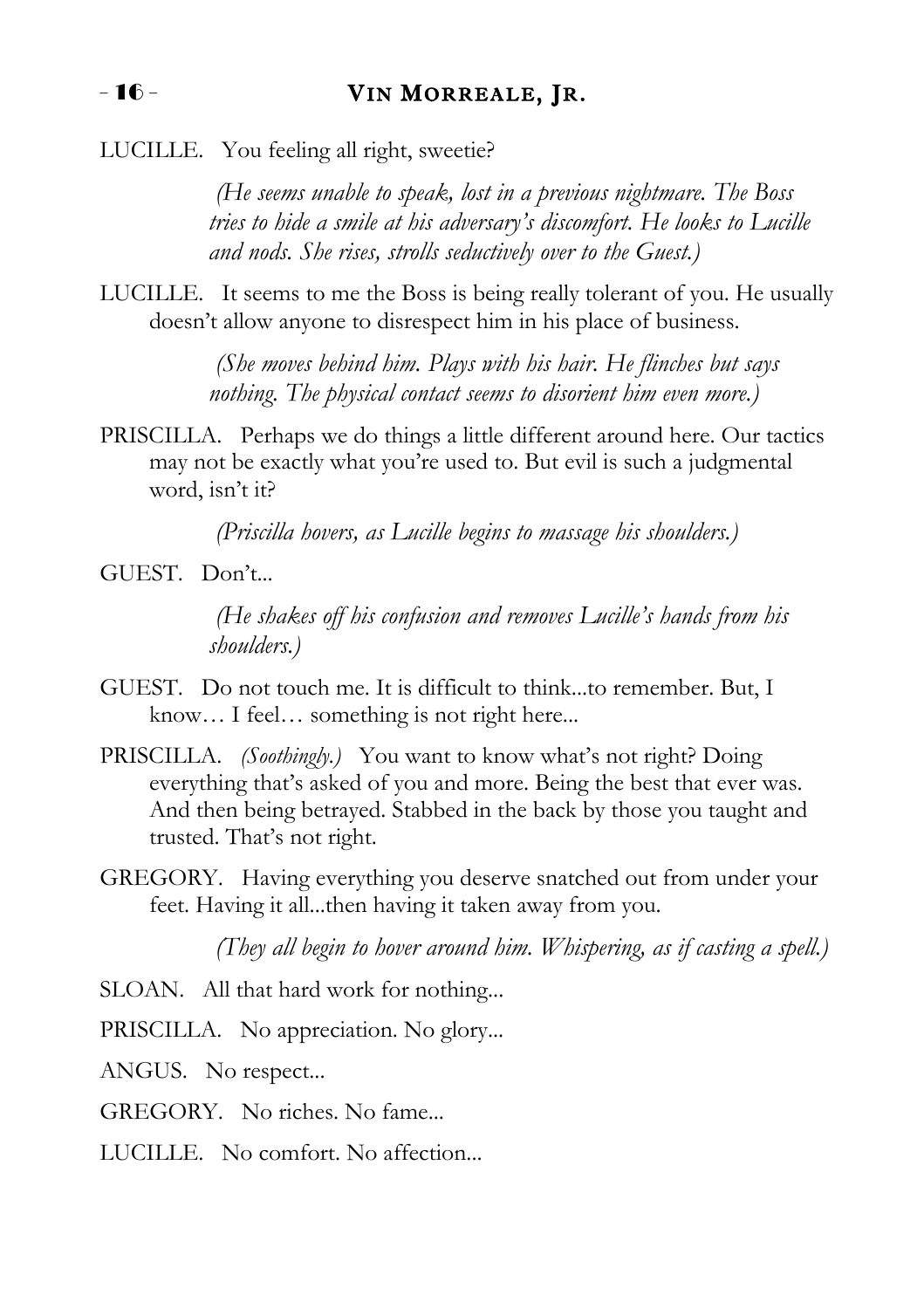#### FORSAKEN - 17 -

GUEST. Get away from me! *(Stands on uncertain legs.)* What makes you think that I ever wanted riches or fame? That I expected comfort or glory?

*(The Boss subtly waves his people back to their seats.)*

GUEST. Yes, I was betrayed...but I knew that was likely to happen when I started.

BOSS. Is that what you wanted? To be a martyr? How noble.

GUEST. It wasn't nobility. It was obedience.

BOSS. Whatever the cost?

GUEST. (*Grimly.)* Whatever the cost.

- BOSS. Blind obedience. I appreciate that. But why'd it have to be you?
- GUEST. If...if there was a way that cup could have been taken from me... *(With shaky resolve.)* But there wasn't.

*(A long pause. The Boss stands magnanimously.)*

- BOSS. Well, then. It's water under the bridge. No regrets. Forget the pain. The humiliation. The betrayal. Did I mention the pain? But, hey. What's done is done. Let someone else pick up the pieces.
- GUEST. It was my duty to pay the price.
- BOSS. To sacrifice everything, just so a few others could have their luxuries and their comforts and their vices. *(Glances noticeably to Lucille.)* Their sweet, sweet vices...

GUEST. It was my...

- BOSS. Yeah. Pay the price. I got it. No regrets at all. And all that agony and suffering, not much of a price to pay for...um...for...
- LUCILLE. For what, Boss?
- BOSS. *(Pretends to be confused.)* Sorry. I seem to have forgotten. What was it exactly you accomplished?

GUEST. I...I am not sure.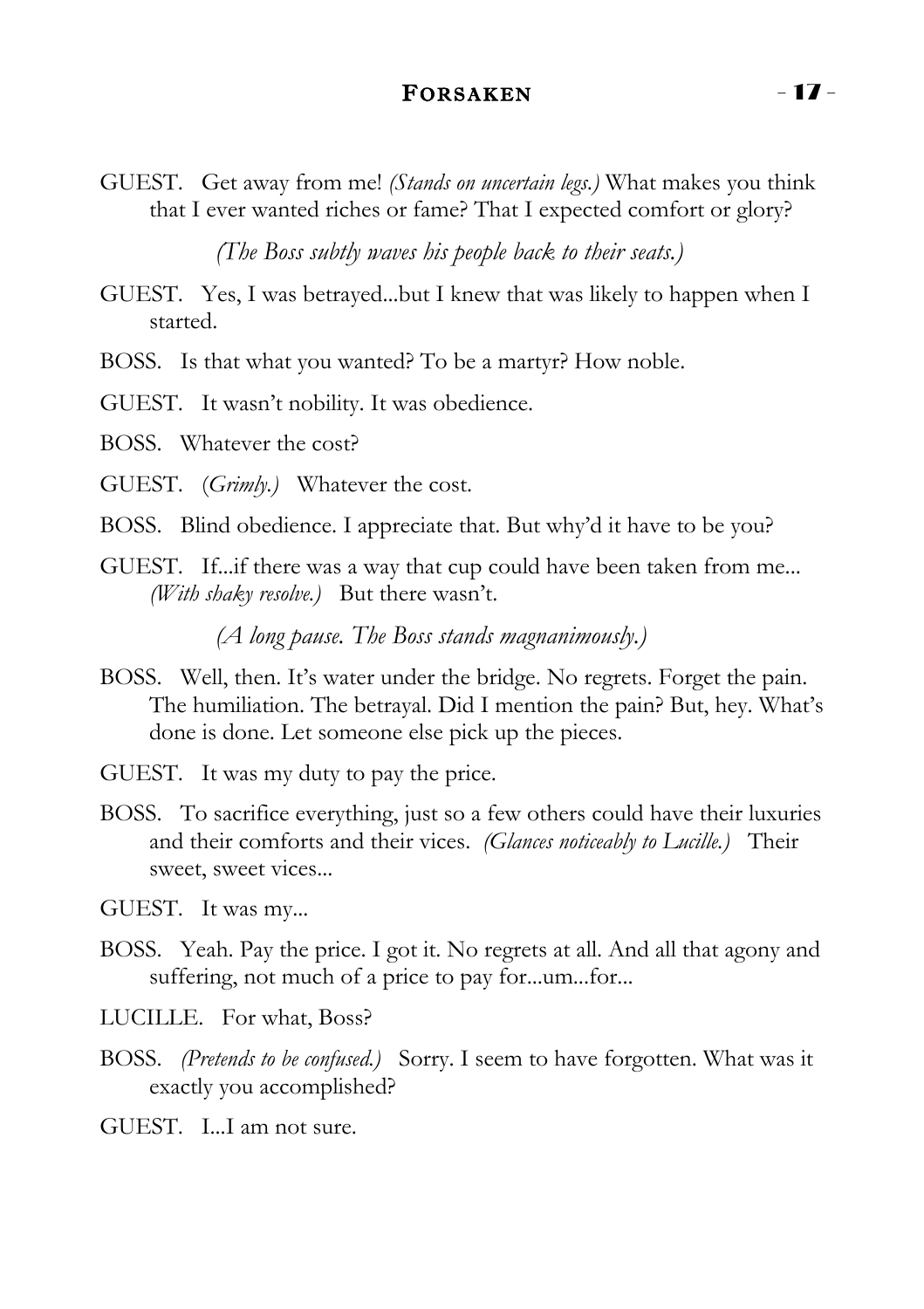#### - 18 - VIN MORREALE, JR.

BOSS. I'm not sure either. You did what you were told. Expected certain results. Something that would be worth all that struggling and sacrifice. But then the top man pulls the plug before you're finished. And all the good you've done...

GREGORY. Gone.

LUCILLE. Forgotten.

PRISCILLE. A distant memory.

BOSS. *(A condescending smile.)* Well, it was a good try, anyway.

GUEST. It may yet bear fruit.

BOSS. Who knows? I haven't seen the long-term projections. Then again, maybe you're just yesterday's news. And all that you did and all that you said won't be remembered when the sun comes up tomorrow.

GUEST. If that is God's will...

- BOSS. That's the spirit! Focus on the positive! Maybe everything you worked so hard for, and everything you were forced to give up will impress a few random slobs. Get them to straighten up their act for a week or two. That's gotta be worth all the sacrifice and humiliation. *(Leans into him.)* But what exactly do *you* get out of the deal?
- SLOAN. *(Snorts.)* A one-way ticket here.
- BOSS. That's right. You get dumped on my doorstep like a sack of junk mail. A man with your talents... All those good intentions....But hey. It was all part of the job. No regrets. No regrets at all.

*(He stands above the Guest's chair. Leans in close to his face.)* 

- BOSS. (*With quiet malice.)* But the question is...what do you do now? Huh? Down here, you gotta pull your weight, or I can make things very unpleasant.
- ANGUS. *(Sadistically.)* Very unpleasant.
- BOSS. You took your shot at the big leagues and got trashed. How tragic for you. But now it's time to take the next step. A career change. Something with a few more...benefits.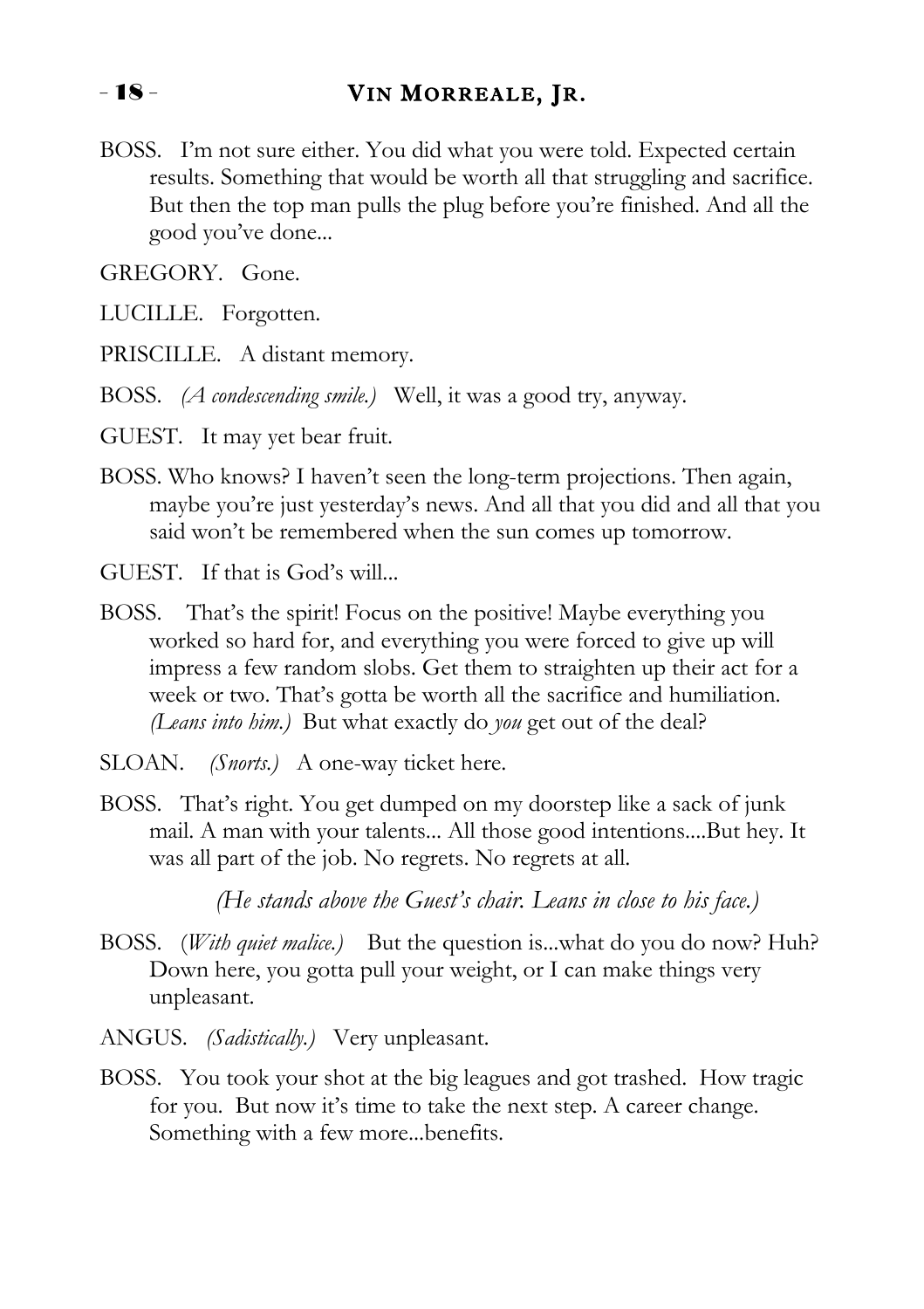#### $FORSAKEN$   $-19$  -

*(The Guest raises his eyes. Looks straight into the Boss' face with fierce resolve.)*

- GUEST. There is nothing...Nothing you can do to force me...
- BOSS. *(Feigning surprise.)* You misunderstand me, my boy. I would never force you to do anything. I probably couldn't if I tried.

GUEST. You couldn't.

BOSS. Maybe. All I'm asking is that you think about what I said. Consider what I offered. You're still a little woozy from your trip. It's not the best time to make such an important decision. So just... think it over.

> *(He nods to the others and exits through the Stage Right door, followed by Sloan and Angus. As soon as he leaves, the lights become slightly BRIGHTER, a little less red. Without his imposing presence, the Guest becomes less shaky, less confused. He sighs in exhaustion.)*

LUCILLE. Poor baby...

*(She walks over to him. Touches a gentle hand to his face. Smiles seductively.)* 

- LUCILLE. You should listen to him, you know. The benefits here can be real attractive...if you know what I mean.
- GUEST. I know exactly what you mean.
- LUCILLE. *(Feigning innocence.)* Do you? *(The Guest rises from his chair. Takes her hands in his.)*

GUEST. Tell me. Why do you do this?

- LUCILLE. *(Unnerved by his sincerity.)* Do...what?
- GUEST. Reduce yourself to these desperate attempts at intimacy? Define yourself merely by the seductive power of your body. Judge your worth solely by the reactions of other.
- LUCILLE. I...I don't...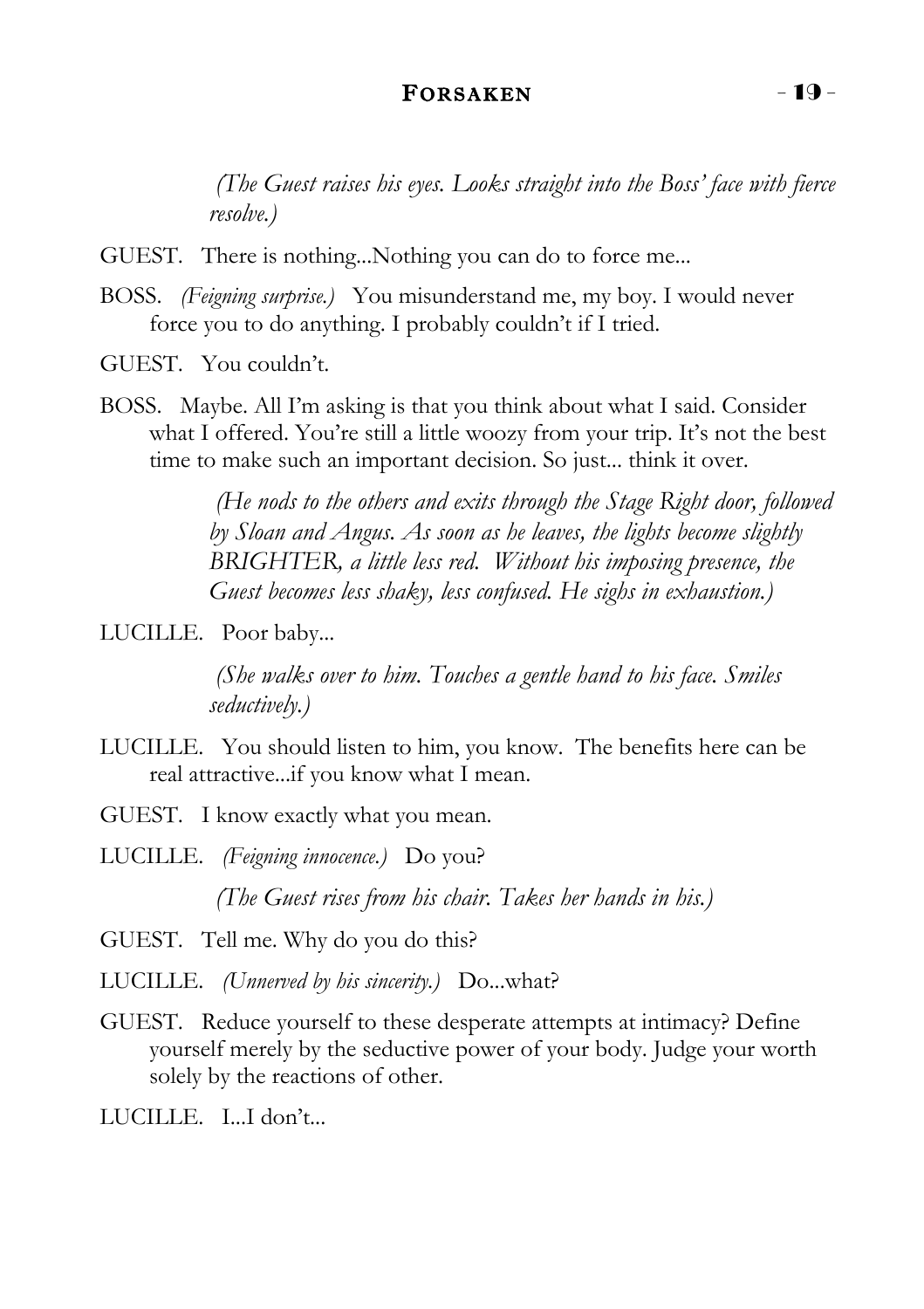GUEST. Poor child. You allow yourself to be minimized and debased. Yet you are worth so much more than this.

#### LUCILLE. What do you mean?

- GUEST. You have taken the easy road. *(Turns to the others.)* All of you have. Such is the seductive danger of free will. You have chosen a path of quick pleasure and self-glorification, believing it was your own choice to make. Yet, where has that path led you? Are you any closer to fulfillment? Do you feel any satisfaction in this? Do you?
- LUCILLE. *(Flirtatiously.)* I'm always satisfied.
- GUEST. Are you? Do you feel satisfaction in your heart? (*He touches her heart. She recoils, then softens at his touch.)* Not physical pleasure, which is doomed to fade, but fulfillment. Lasting joy. Do you truly feel this deep inside? *(Turns to the others.)* Do any of you?
- GREGORY. I say joy is overrated. Give me a nice fat bank account any day.
- GUEST. The love of money is the root of all evil.
- GREGORY. Oh, please. Spare me your tired, old proverbs! Money can't buy happiness. Money can't buy me love. Well, in case you haven't noticed, poverty is hardly the currency for joy either. Ask any beggar on the streets whether he would happily risk a little evil just to put food in his belly. I guarantee he'll show you a love of money that'll make you blush.
- GUEST. And do you crave wealth because your stomach is empty?
- GREGORY. I crave wealth because I love the feel of it. I don't just want to be rich. I want to be filthy rich. Obscenely rich. Absolutely decadent in my financial excesses. You can keep your lower-class righteousness. My theology is 'he who dies with the most toys wins.'
- GUEST. That is what the cynic says while he's alive. I doubt he believes the same as he hovers at death's door.
- GREGORY. Wanna bet? Besides, look at you. How easy it is for you to talk. I mean, look where you come from. You were the golden boy. The next in line. You had everything. Fame. Power. Everything!
- GUEST. Would you really have wanted to trade places with me? After all I've gone through?